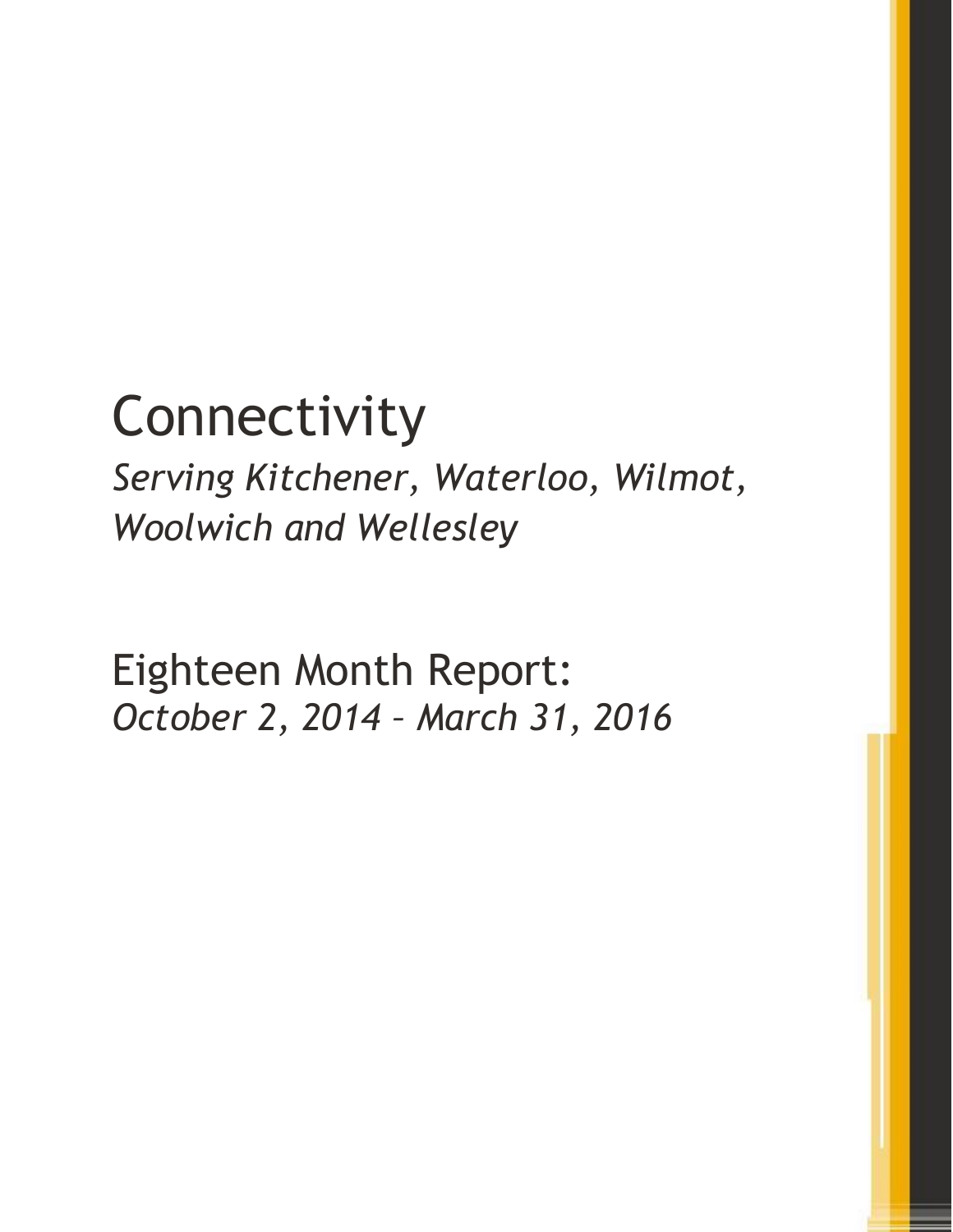**This report was compiled by:**

Sue Coulter, Connectivity Navigator, Carizon Family and Community Services Jen Wilson, Information Management Coordinator, Carizon Family and Community Services

**For more information please contact:**

Sue Coulter 1-519-743-6333 x220 scoulter@carizon.ca

**Connectivity** 

Connectivity was launched on October 2, 2014 by Carizon Family and Community Services, and is a community partnership of 31 organizations.

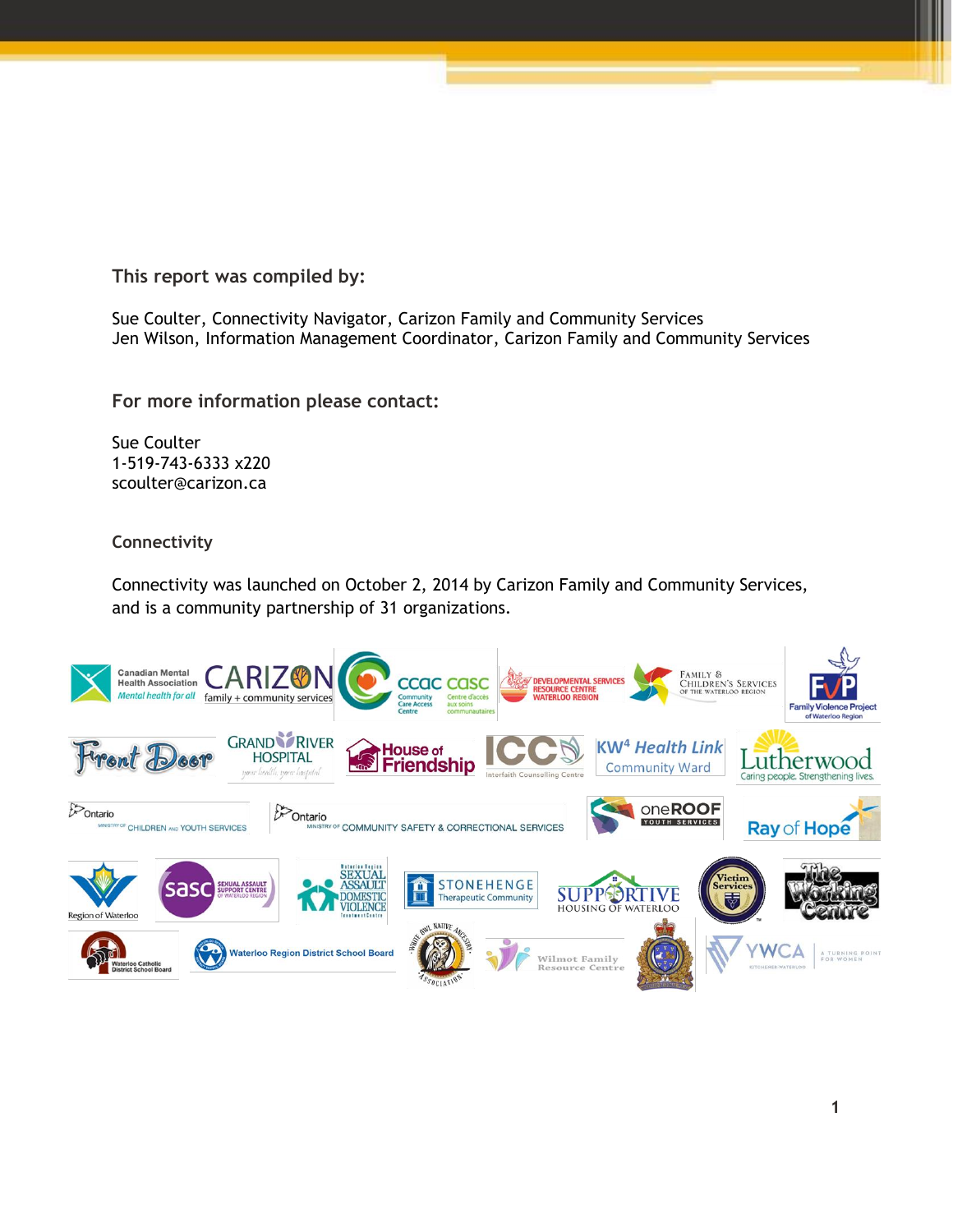# **Table of Contents**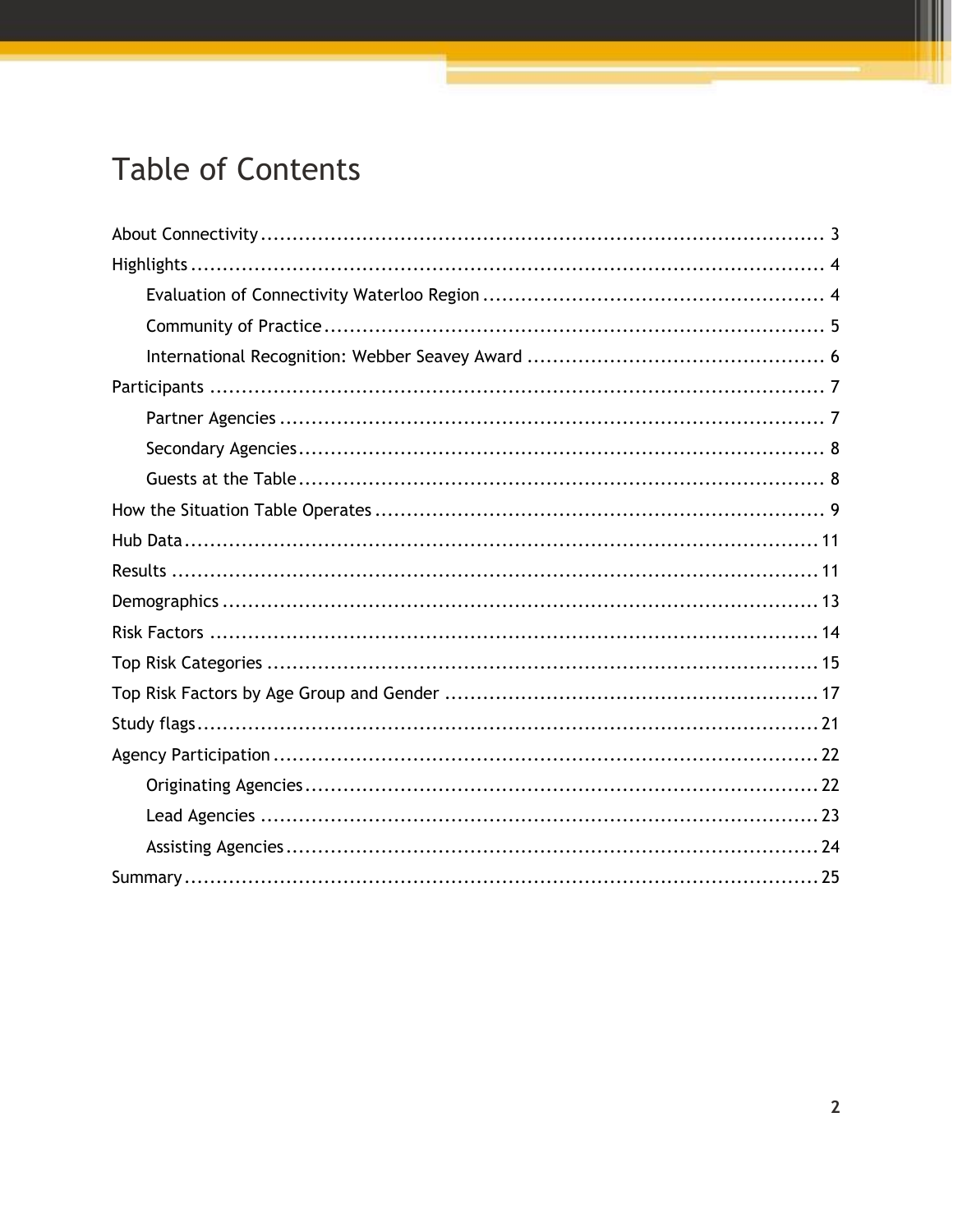# <span id="page-3-0"></span>**ABOUT CONNECTIVITY**

In January 2013, the Waterloo Wellington Local Health Integration Network (WWLHIN), Waterloo Regional Police Service (WRPS) and the Waterloo Region Crime Prevention Council introduced the Saskatchewan model of supporting those most at risk in their communities. Connectivity Cambridge and North Dumfries started in January, 2014.

Connectivity was launched on October 2, 2014, by Carizon Family and Community Services in partnership with Waterloo Regional Police Service and working collaboratively with Cambridge and North Dumfries to become Connectivity Waterloo Region. It serves Kitchener, Waterloo, Wilmot, Woolwich, and Wellesley.

Connectivity brings health and social service agencies to a weekly meeting, to collaboratively and proactively address situations of elevated risk and support individuals to access the services they need. In doing so, organizations and systems are immediately responsive and begin to make systematic improvements to improve service delivery, with the long term vision of reducing emergency room admissions, child protection cases, prosecutions, violent crime and youth victimization.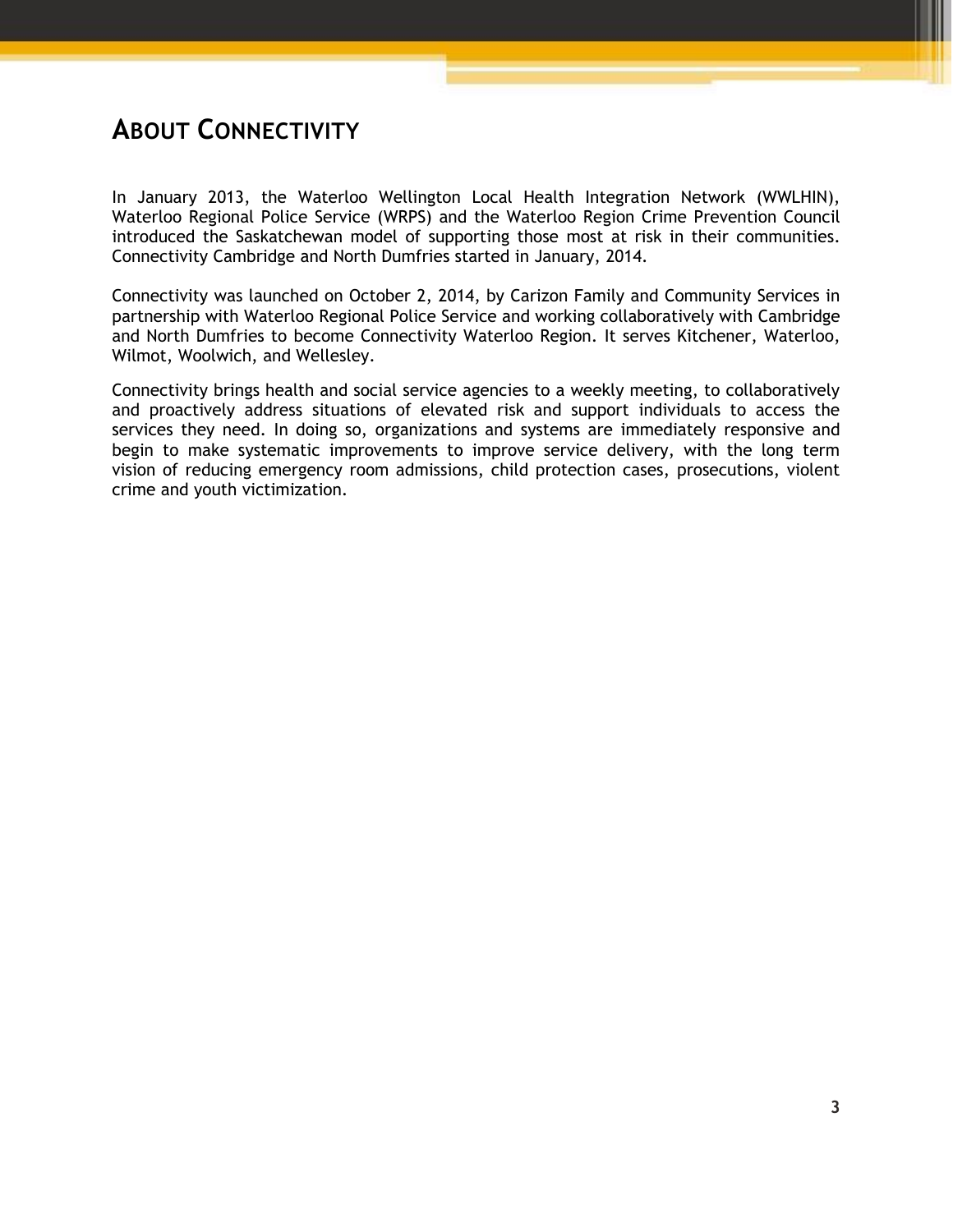# <span id="page-4-0"></span>**HIGHLIGHTS**

## <span id="page-4-1"></span>*EVALUATION OF CONNECTIVITY WATERLOO REGION*

Connectivity Waterloo Region received a Proceeds of Crime Grant from the Ministry of Community Safety and Correctional Services to design and implement an evaluation strategy for the two Connectivity tables in Waterloo Region. Taylor Newberry Consulting was contracted to lead this evaluation work which was completed in July 2015.

The evaluation focused on two major areas of inquiry:

- 1. Evaluation of implementation focused on the development, evolution and delivery of Connectivity activities.
- 2. Evaluation of outcomes focused on the ways in which Connectivity leads to benefits for individuals that become connected to the supports.

A copy of the report, "An evaluation of the *Connectivity* Situation Tables in Waterloo Region: Addressing Risk Through System Collaboration" can be found at:

http://www.carizon.ca/community-services/connectivity-kitchener

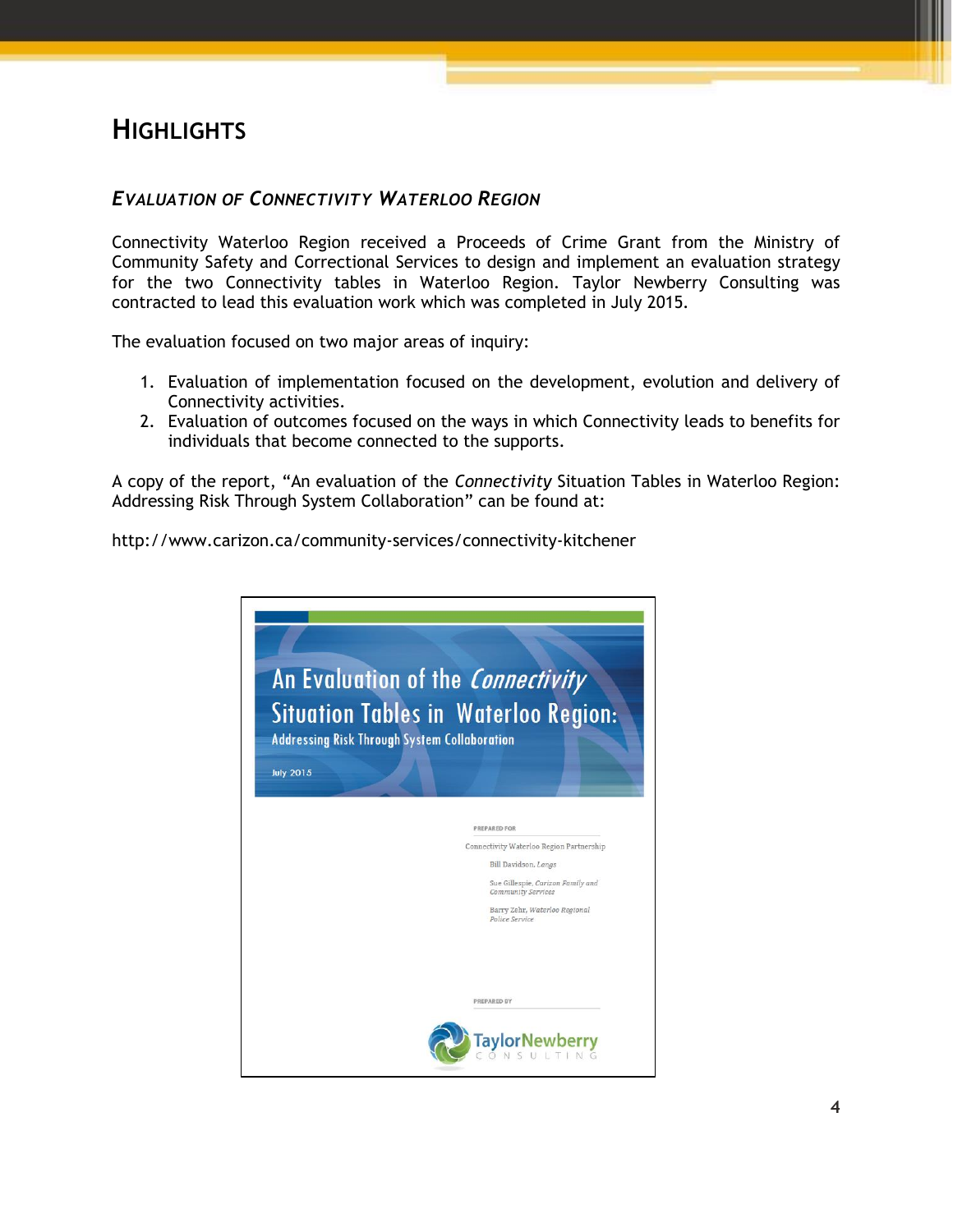## <span id="page-5-0"></span>*COMMUNITY OF PRACTICE*

In the spring of 2015, a Community of Practice for situation tables like Connectivity, was formed. In Ontario, as of March 2016, over 25 such tables were operating or in planning stages. The Community of Practice provides a valuable forum to share information and mentor new tables.

In addition, the Community of Practice is now working with the Independent Privacy Commission of Ontario, the Ministry of Community Safety and Correctional Services and the Ontario Working Group on Collaborative, Risk-driven Community Safety and Well-being to further develop best practices.

The development of a provincial web-based data-base is another collaborative effort of the Community of Practice and the Ministry of Community Safety and Correctional Services.



*Figure 1 Ontario Situation Tables in various stages of development as of March 2016*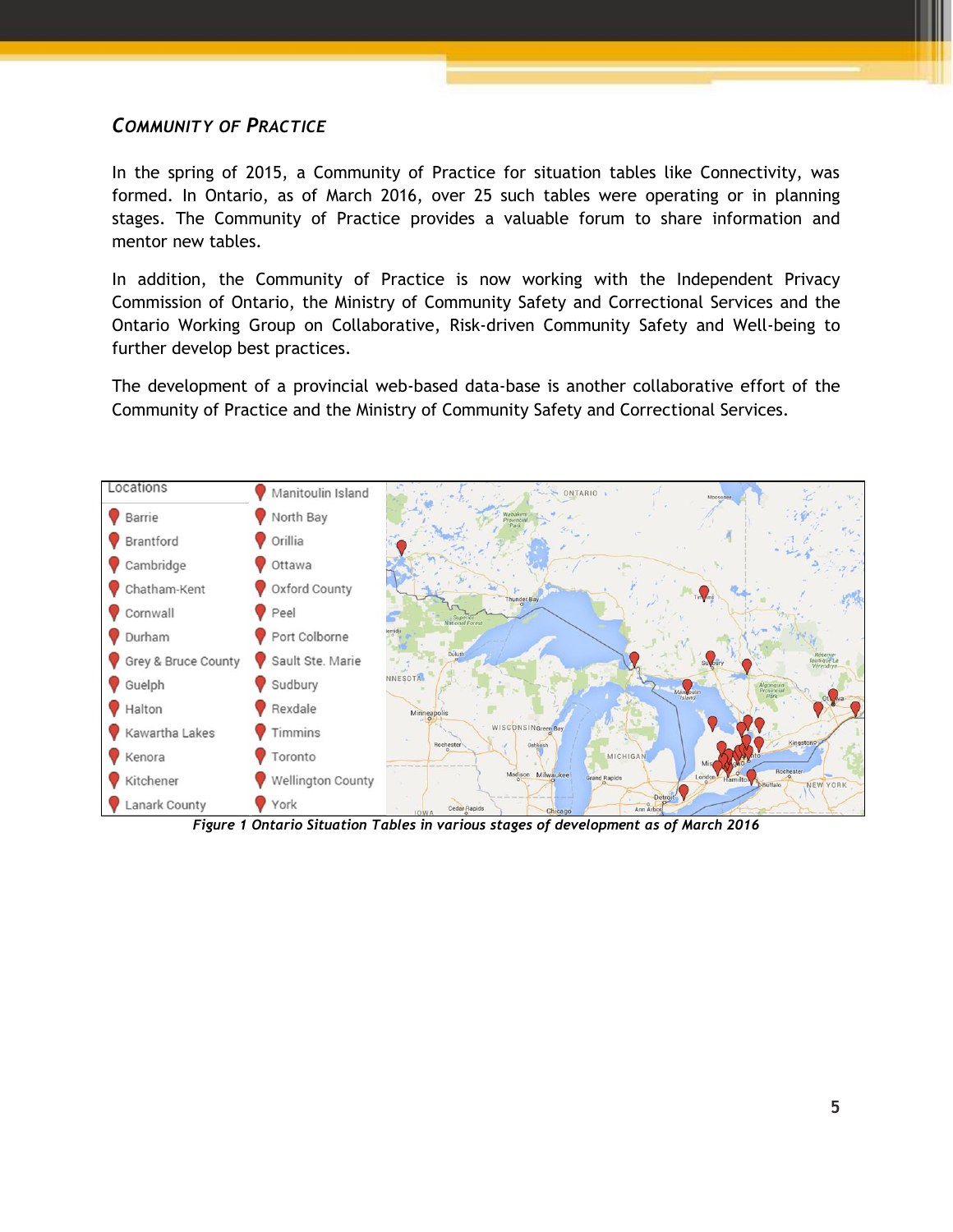## <span id="page-6-0"></span>*INTERNATIONAL RECOGNITION: WEBBER SEAVEY AWARD*

In September 2015, Connectivity Waterloo Region was announced as a recipient of IACP/Motorola Webber Seavey Award. The award, given by the International Association of Chiefs of Police, was established to recognize a standard of excellence that exemplifies law enforcement's contribution and dedication to the quality of life in our communities. It is awarded to applicants who have achieved:

- ◆ Continually improving services to the community
- ◆ Strengthening police relations and promoting community participation
- **Effectively using resources**
- **Enhancing communications within and cooperation among agencies**
- Developing creative and innovative approaches that promote excellence in law enforcement

The receipt of this award honours the collaboration and dedication of the community partners who form Connectivity Waterloo Region. The award was presented at the IAPC Conference in Chicago on October 26<sup>th</sup>, 2015 and a local celebration was held on November  $6<sup>th</sup>$ , 2015 to recognize the work of the community partners.



*Figure 2: Representatives from partner agencies of Connectivity in Waterloo Region on November 6th*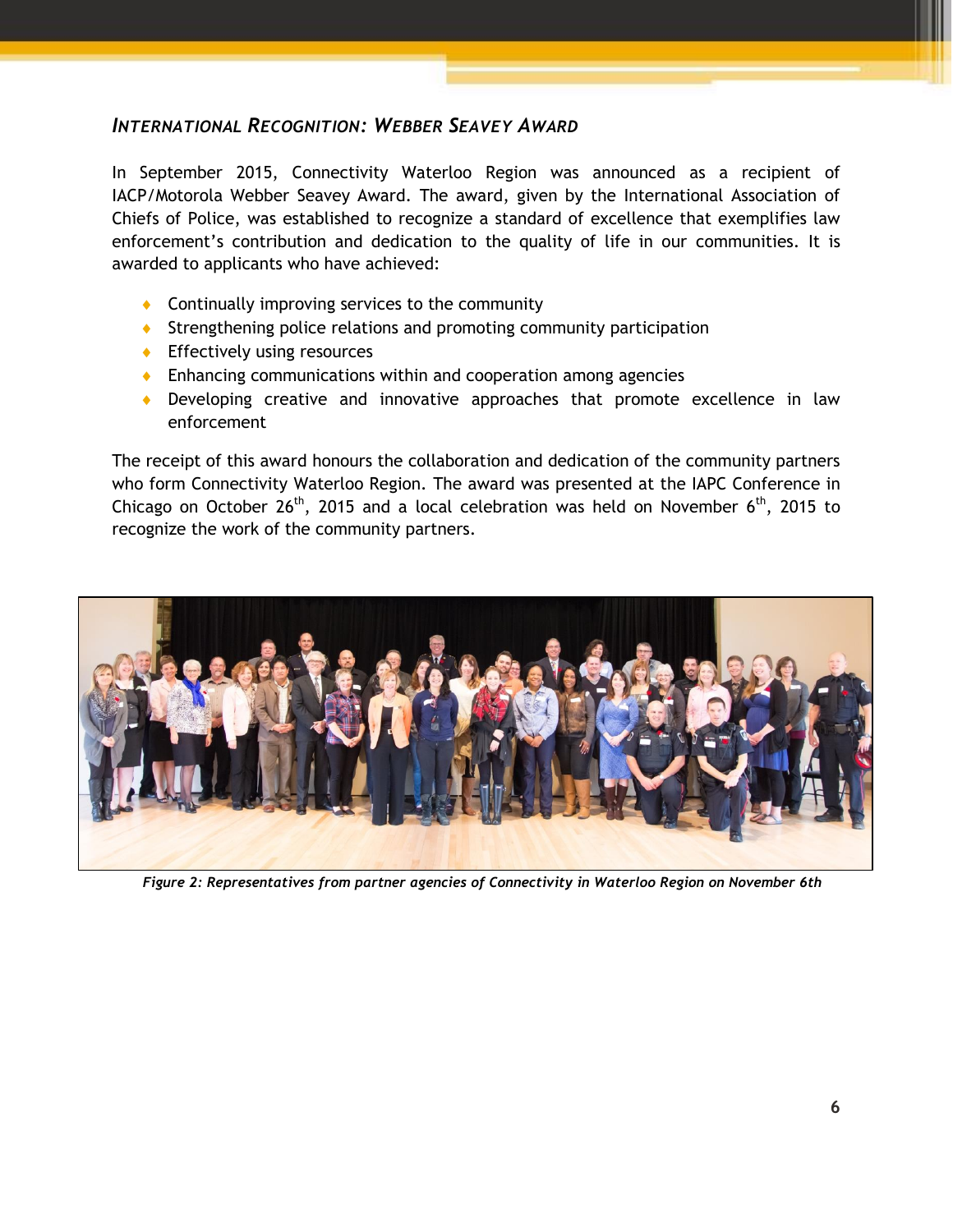# <span id="page-7-0"></span>**PARTICIPANTS**

## <span id="page-7-1"></span>*PARTNER AGENCIES*

As of March 31, 2016, Connectivity was comprised of 31 partner agencies. Agencies were asked to select representatives who were able to take immediate action, work collaboratively, and think outside the box. This includes front line workers, managers, and executive directors, depending on how each organization operates.

| <b>Partner Agencies</b>                                           | <b>Acronym</b>                |
|-------------------------------------------------------------------|-------------------------------|
| Canadian Mental Health Association Waterloo Wellington Dufferin   | <b>CMHA</b>                   |
| <b>Carizon Family and Community Services</b>                      | Carizon                       |
| <b>Community Care Access Centre/Elder Abuse Response Team</b>     | <b>CCAC/EART</b>              |
| Developmental Services Resource Centre - Waterloo Region          | <b>DSRC</b>                   |
| Family and Children's Services of the Waterloo Region             | <b>FACS</b>                   |
| The Family Violence Project of Waterloo Region                    | <b>FVP</b>                    |
| <b>Front Door</b>                                                 | <b>Front Door</b>             |
| <b>Grand River Hospital</b>                                       | <b>GRH</b>                    |
| The Hoarding Project (Supportive Housing of Waterloo)             | <b>Hoarding Project</b>       |
| House of Friendship                                               | HoF                           |
| <b>Interfaith Community Counselling Centre</b>                    | <b>Interfaith Counselling</b> |
| Kitchener-Waterloo, Wilmot, Woolwich and Wellesley Community      | <b>Health Link</b>            |
| Ward/Health Link                                                  |                               |
| Lutherwood                                                        | Lutherwood                    |
| Ministry of Children and Youth Services                           | <b>MCYS</b>                   |
| Ministry of Community Safety and Correctional Services            | <b>MCSCS</b>                  |
| oneROOF Youth Services                                            | oneROOF                       |
| Promise of Partnership (Carizon Family and Community Services)    | <b>Promise of Partnership</b> |
| Ray of Hope                                                       | Ray of Hope                   |
| Region of Waterloo Community Services Employment and Income       | <b>ROW</b>                    |
| Support                                                           |                               |
| Sexual Assault Support Centre of Waterloo Region                  | <b>SASC</b>                   |
| St. John's Kitchen (The Working Centre)                           | St. John's Kitchen            |
| Stonehenge Therapeutic Community                                  | Stonehenge                    |
| <b>Victim Services Waterloo Region</b>                            | <b>VSWR</b>                   |
| Waterloo Catholic District School Board                           | <b>WCDSB</b>                  |
| <b>Waterloo Region District School Board</b>                      | <b>WRDSB</b>                  |
| Waterloo Regional Police Service                                  | <b>WRPS</b>                   |
| Waterloo Region Sexual Assault Domestic Violence Treatment Centre | <b>SADVTC</b>                 |
| White Owl Native Ancestry Association                             | White Owl                     |
| <b>Wilmot Family Resource Centre</b>                              | <b>WFRC</b>                   |
| Youth Addiction Services (Ray of Hope)                            | <b>Youth Addictions</b>       |
| <b>YWCA Kitchener Waterloo</b>                                    | <b>YWCA</b>                   |

Additional agencies are considering their role in relation to Connectivity.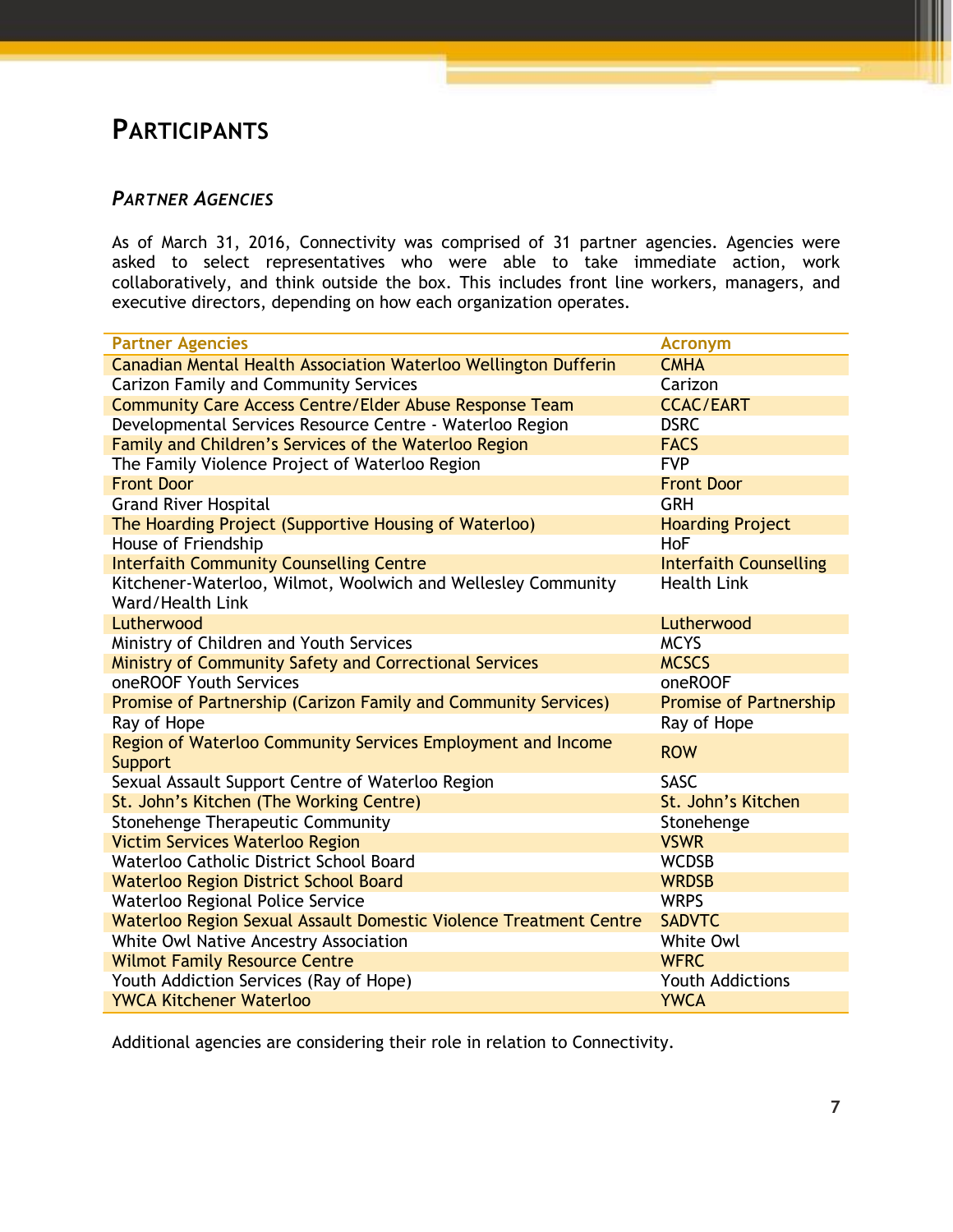## <span id="page-8-0"></span>*SECONDARY AGENCIES*

These agencies do not to sit at the table on a weekly basis, but have been important partners by referring situations and/or assisting with situations.

| <b>Secondary Agencies</b>                     |  |  |  |  |  |  |  |
|-----------------------------------------------|--|--|--|--|--|--|--|
| Elizabeth Fry Society Southern Ontario Region |  |  |  |  |  |  |  |
| Hospice of Waterloo Region                    |  |  |  |  |  |  |  |
| Lutherwood - Housing Services                 |  |  |  |  |  |  |  |
| <b>Ontario Disability Support Program</b>     |  |  |  |  |  |  |  |
| Saugeen Health Centre                         |  |  |  |  |  |  |  |
| Service Resolution Coordination               |  |  |  |  |  |  |  |
| St. Mary's Counselling Service                |  |  |  |  |  |  |  |
| Women's Crisis Services Waterloo Region       |  |  |  |  |  |  |  |
| <b>Woolwich Community Health Centre</b>       |  |  |  |  |  |  |  |

## <span id="page-8-1"></span>*GUESTS AT THE TABLE*

In addition to the agency representatives who attend each week, 89 individuals attended Connectivity meetings as guests. These include other staff members from partner agencies, including managers and CEOs, interns, medical residents, visitors from other situation tables and other police departments, and agencies considering joining the table in some capacity.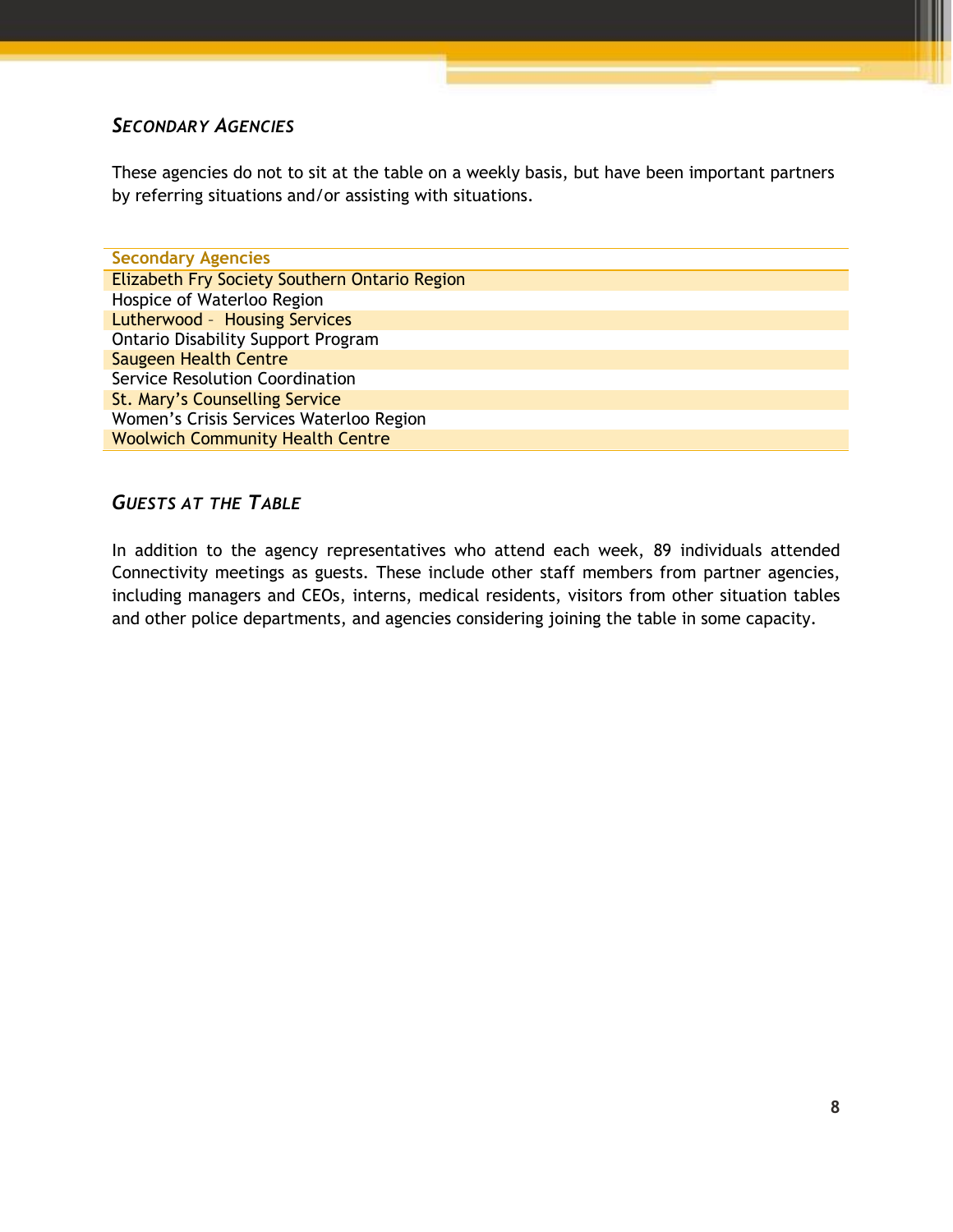# <span id="page-9-0"></span>**HOW THE SITUATION TABLE OPERATES**

Confidentiality is very important to this work. All partners at the table sign non-disclosure agreements. Information shared follows a four filter model based on the Prince Albert Hub model that allows the partners of the table to screen situations. This approach utilizes a model of determining acutely elevated risk utilizing knowledge of the degree of probable harm and also looks for risks that cross a number of agency mandates.



*Figure 3 Road map of the Connectivity process*

**Filter One**

 This filter is applied at an agency level to determine whether the risk factors are beyond the scope or mandate of the agency that brings it forward and also to consider whether other agencies are already involved and whether there are gaps.

**Filter Two**

 At this stage, a situation is brought to Connectivity and is discussed using de identifying information. The professionals at the table will collectively decide what the risk factors are, and whether or not these factors meet the standard of acutely elevated risk. If it does not, confidential and necessary information will not be shared and the situation will not be discussed further at the table. If it does, the situation moves to Filter 3.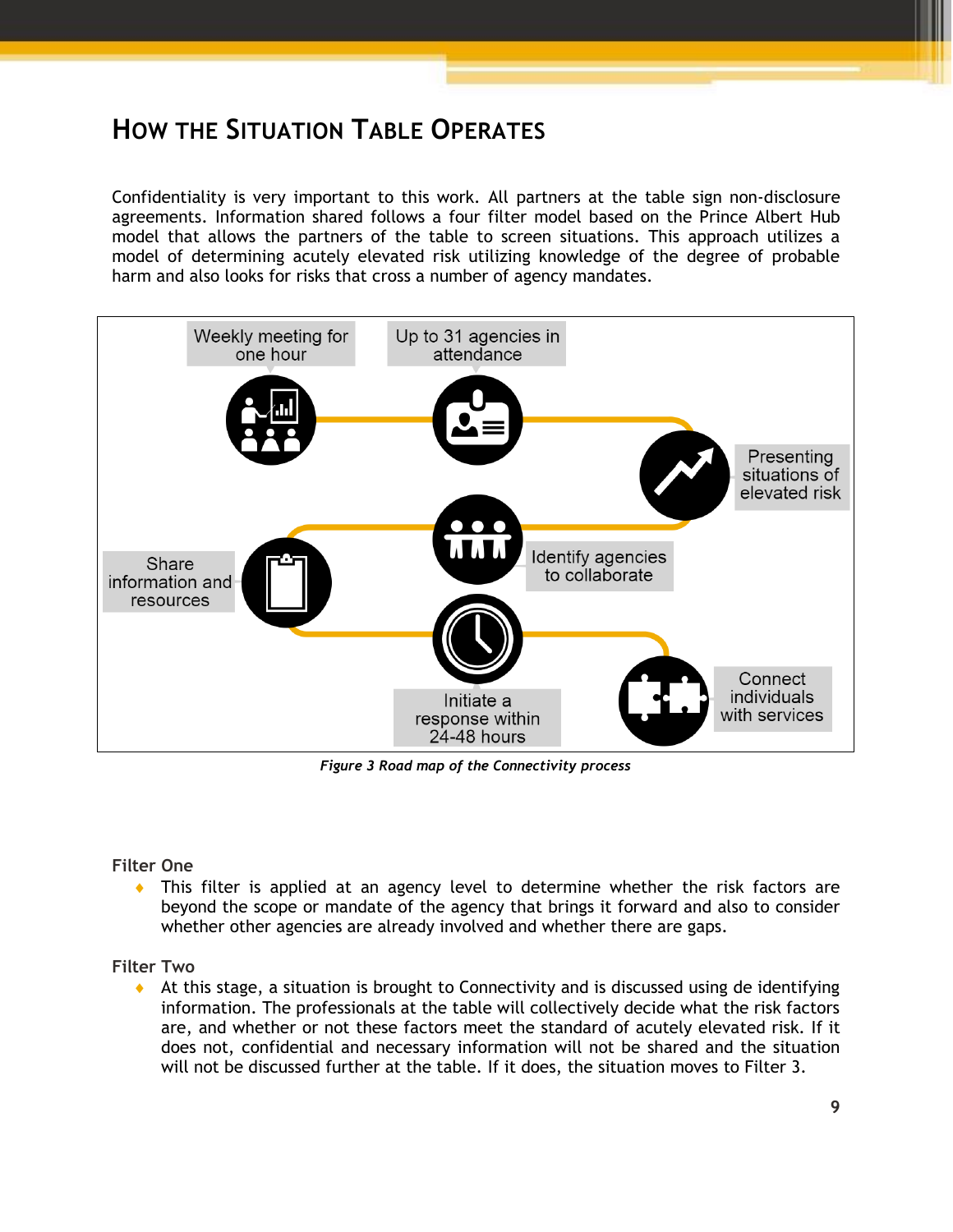- ◆ Criteria taken into account at this stage include:
	- **Significant interest at stake**
	- Probability of harm occurring if nothing is done immediately
	- Significant intensity of the harm
	- **Multidisciplinary nature of risk**

#### **Filter Three**

 If the elevated risk threshold is met then limited identifying information will be shared at this stage. Agency involvement will be determined and further discussion of the situation will be determined at filter Four (separate from the table). Only nonidentifying information will be kept in a database at Connectivity, and each situation will be identified by a number, not a name. Agencies involved in interventions will keep their own separate record in accordance with their individual record-keeping policies.

#### **Filter Four**

 At this stage, the agency representatives involved in the intervention will meet privately to share pertinent information and determine a process of intervention. These agencies are expected to intervene to mitigate the risk as soon as possible. This information is not shared with the larger table, but progress is updated at the following meeting. Obtaining consent for future sharing of information will also be a priority during the initial stages of intervention.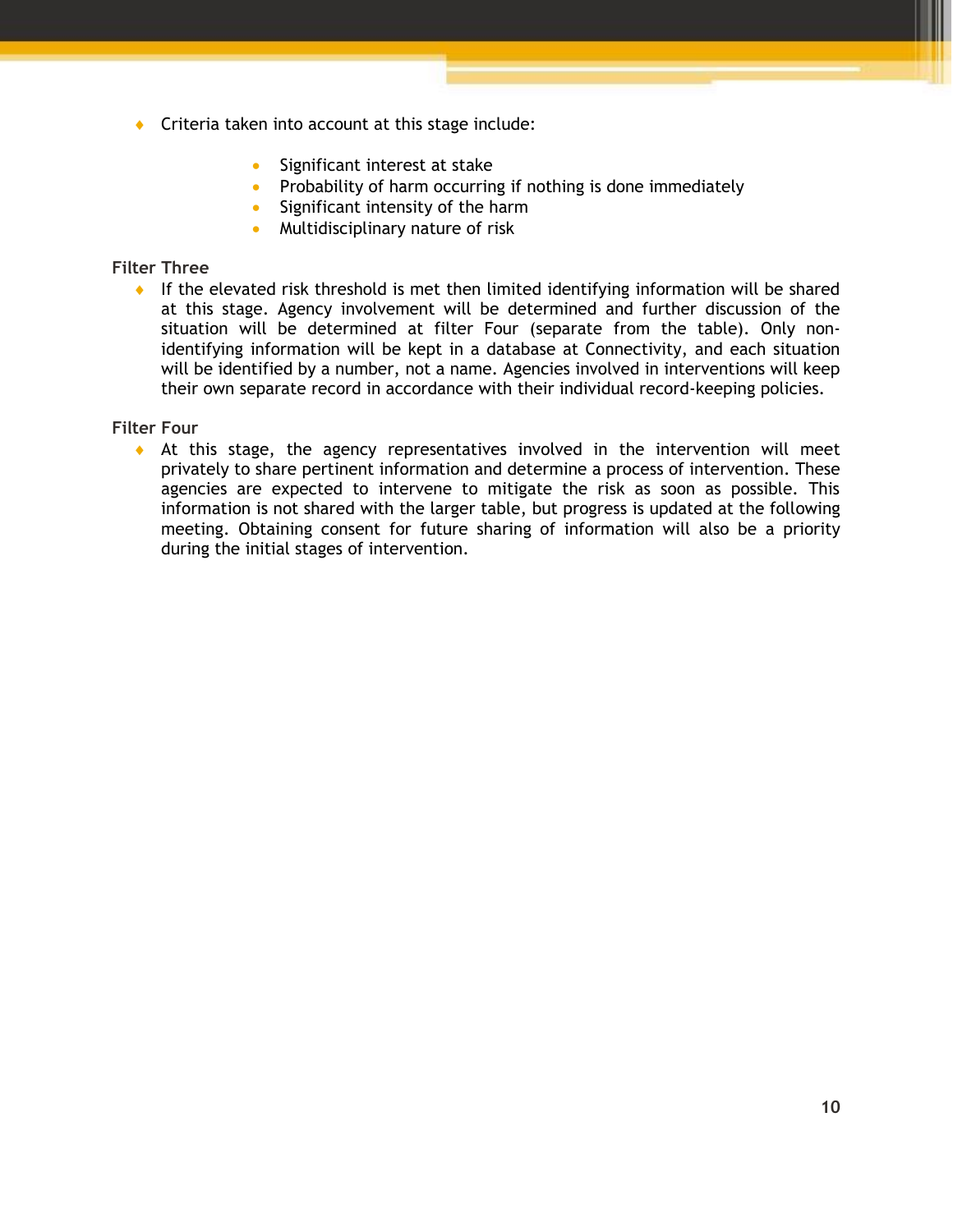# <span id="page-11-0"></span>**HUB DATA**

Data collection is innate in the operation of Connectivity, and is done by situation tables throughout the province. During the weekly meetings, data is actively collected by a staff partner as each situation of an individual or family at acutely elevated risk is presented. The information is referred to as the Hub Data, and incorporates de-identified information, risk factors, responding agencies, and the outcome. The de-identified information includes agerange and gender, and the risk factors are comprised of 102 risks divided into 26 categories. The Ministry of Community Safety and Correctional Services is working with these tables to develop a web based data base expected to be implemented in the spring of 2016.

# <span id="page-11-1"></span>**RESULTS**

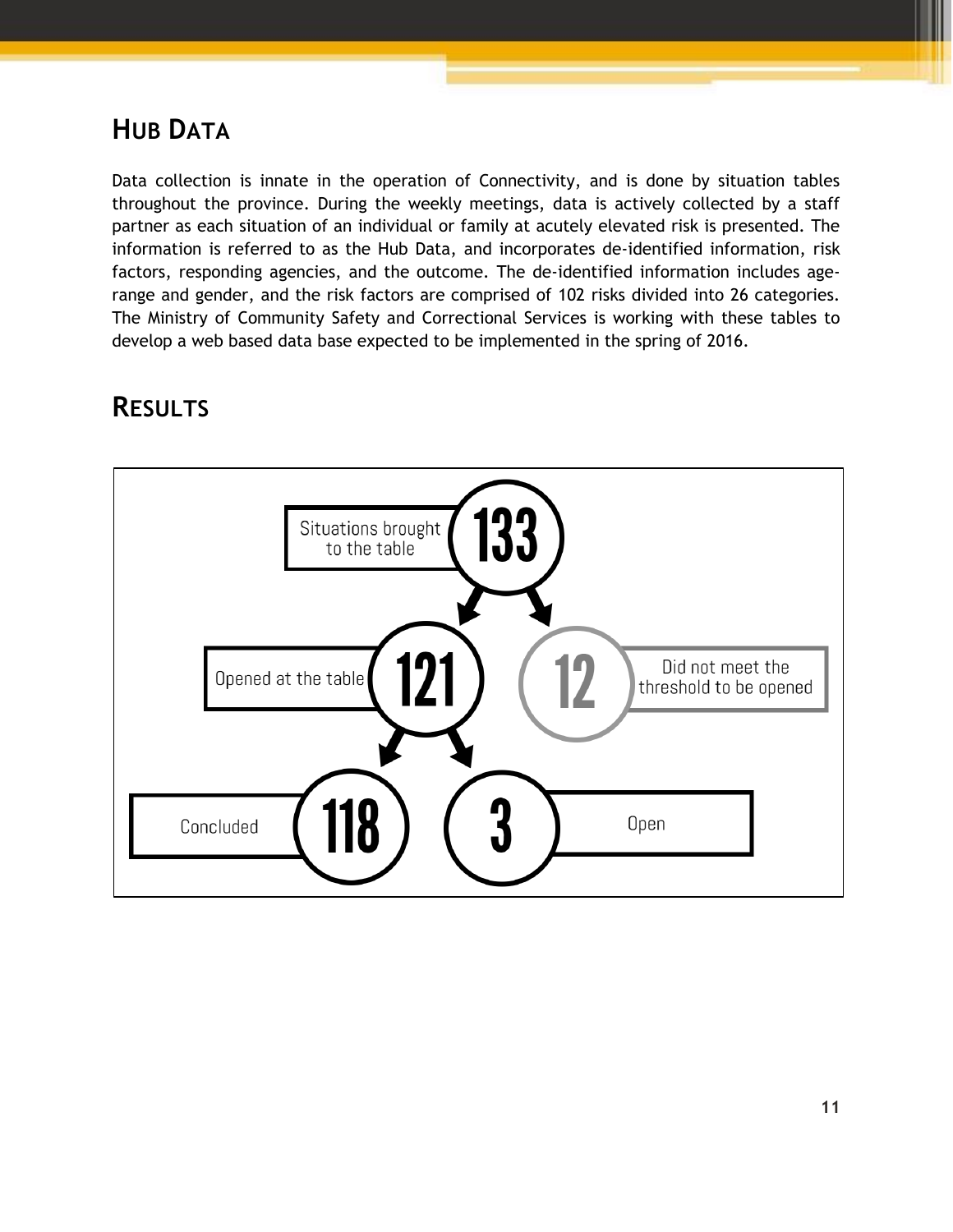## **CONCLUDED SITUATIONS**



## **OPEN SITUATIONS**

As of March 31, 2016, there were three opened situations that had not yet been concluded.

## **SITUATIONS NOT OPENED AT THE TABLE**

When a situation is not opened at the table,that does not mean that the situation was left unaddressed. It is still possible for a discussion to take place without identifying information being disclosed, and for organizations to provide support and coordinate away from the table. If the situation changes, it can be brought back to the table for re-assessment.

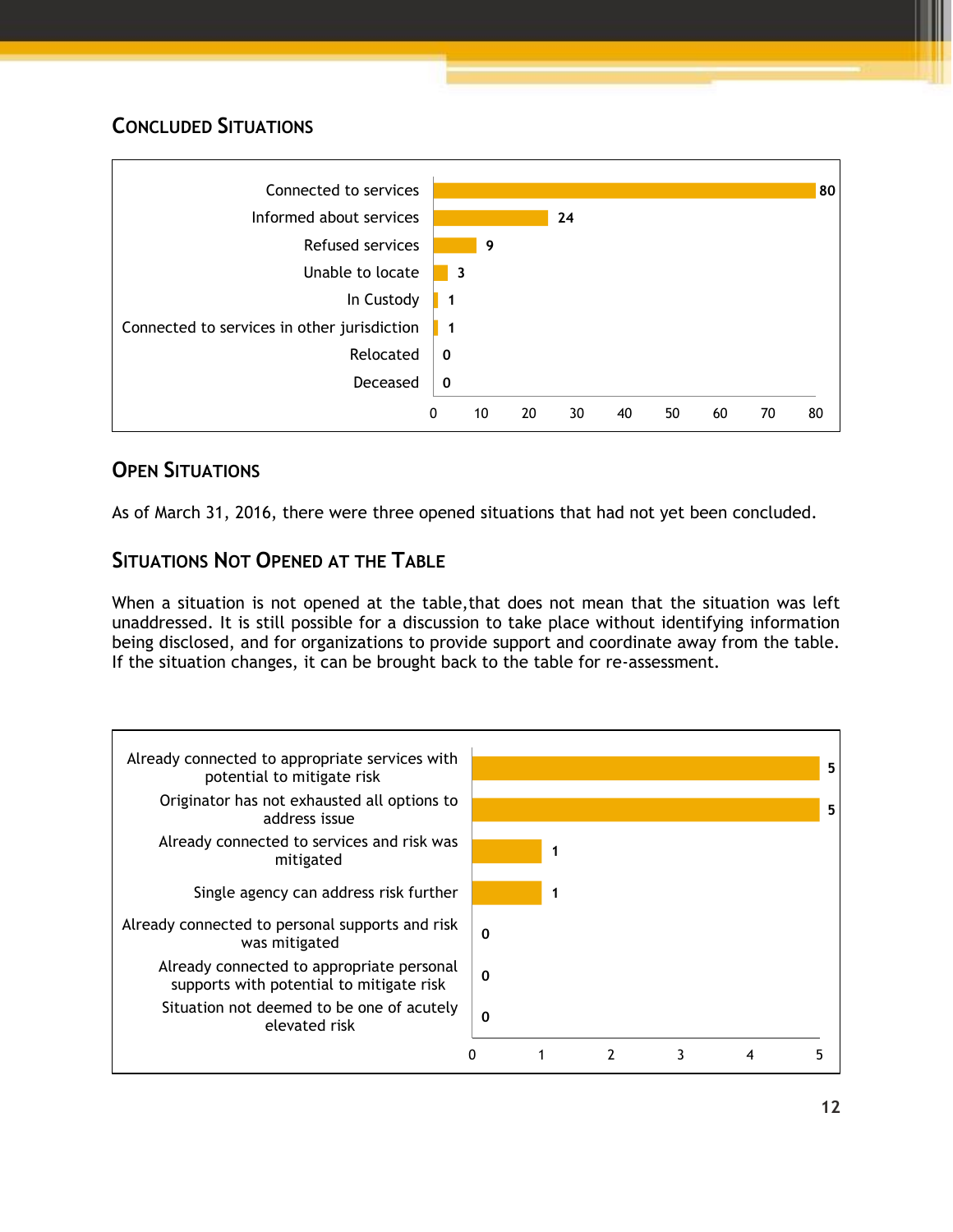# <span id="page-13-0"></span>**DEMOGRAPHICS**

## *TYPE*



## *GENDER*



*AGE*

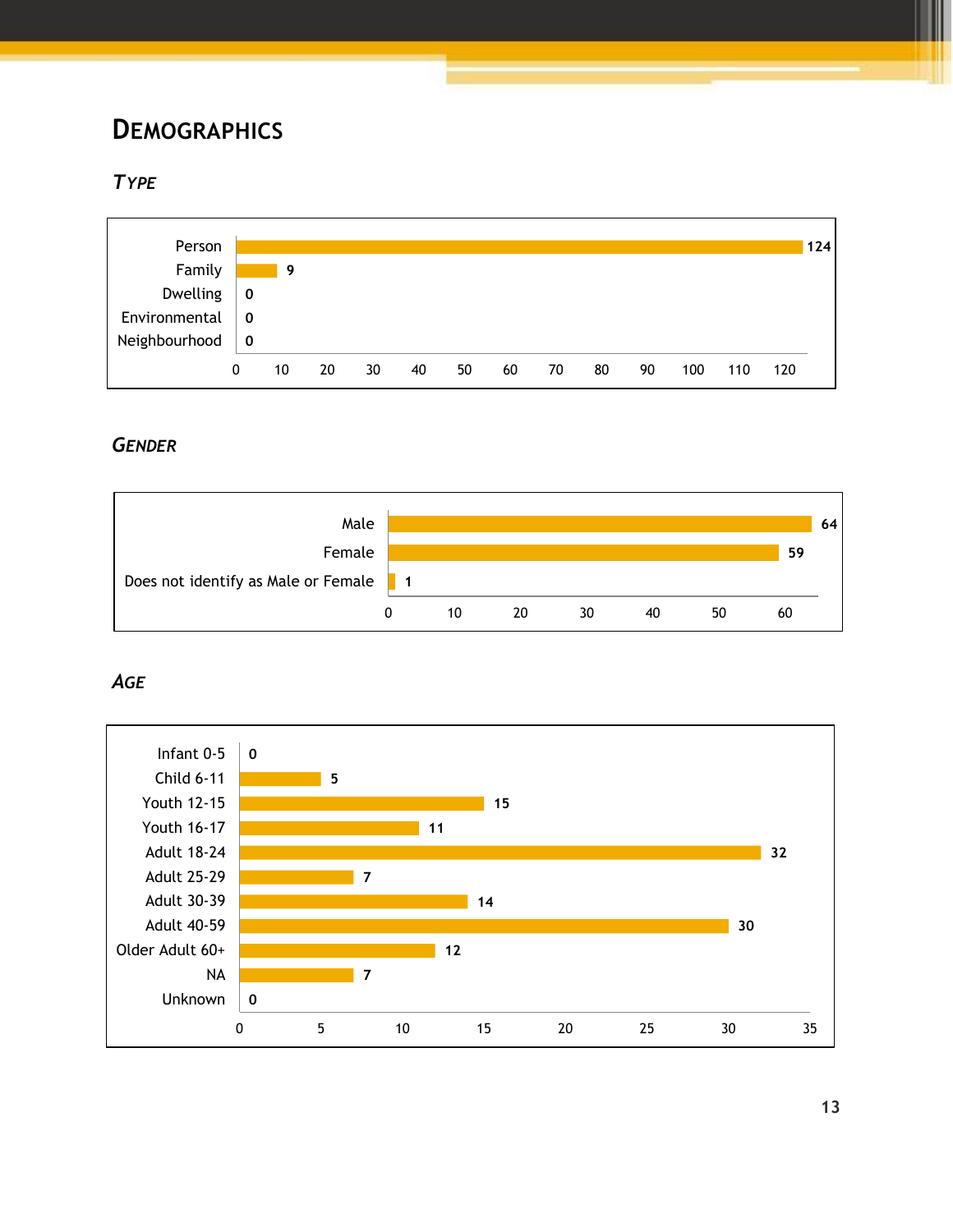# <span id="page-14-0"></span>**RISK FACTORS**

The Hub Data includes 26 Risk Categories, which are further broken down into 102 Risk Factors. These Risk Factors are used by the majority of Situation Tables in Ontario. A total of 1002 risk factors were identified for 133 situations brought to the table (average of 7.5 risk factors per situation).

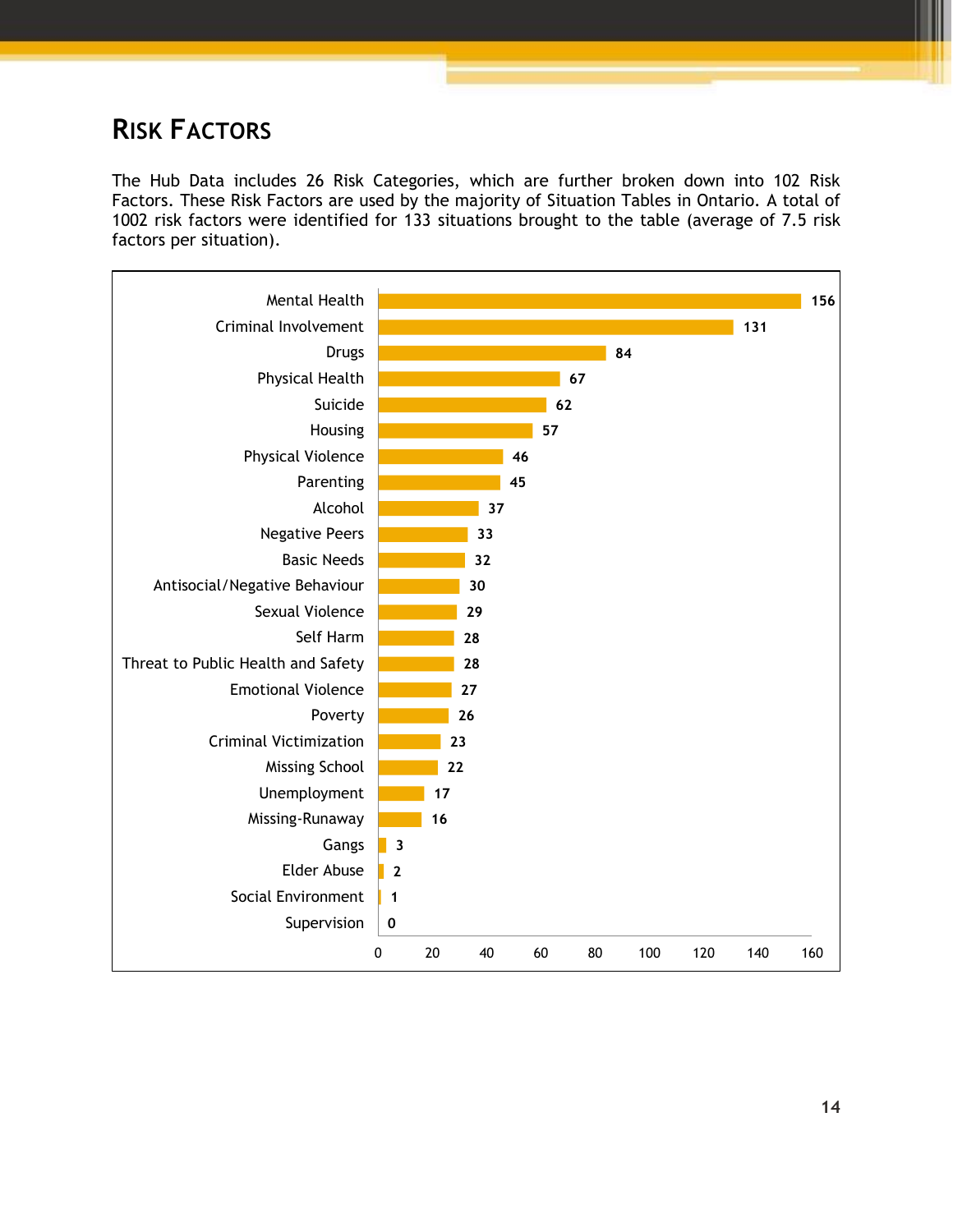# <span id="page-15-0"></span>**TOP RISK CATEGORIES**

The top three risk categories (Mental Health, Criminal Involvement, and Drug Use) are the same top three from the six month report. Mental Health risk factors alone account for 16% of all identified risk factors.

### *MENTAL HEALTH*



### *CRIMINAL INVOLVEMENT*

It is important to note that the category of Criminal Involvement does not necessarily mean that an individual has been convicted of a crime. The category of Criminal Involvement includes suspected, charged, arrested, and convicted.

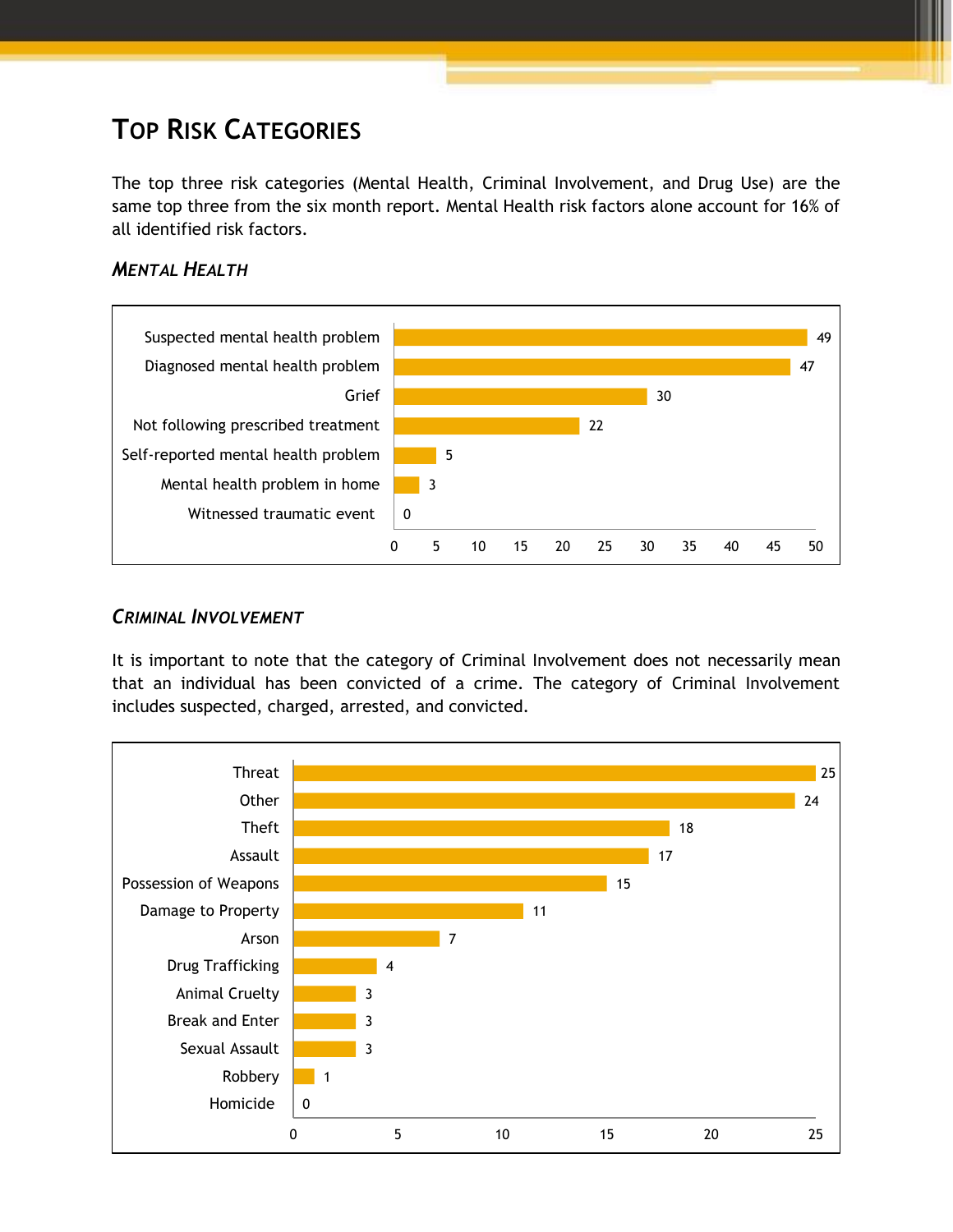## *DRUGS*

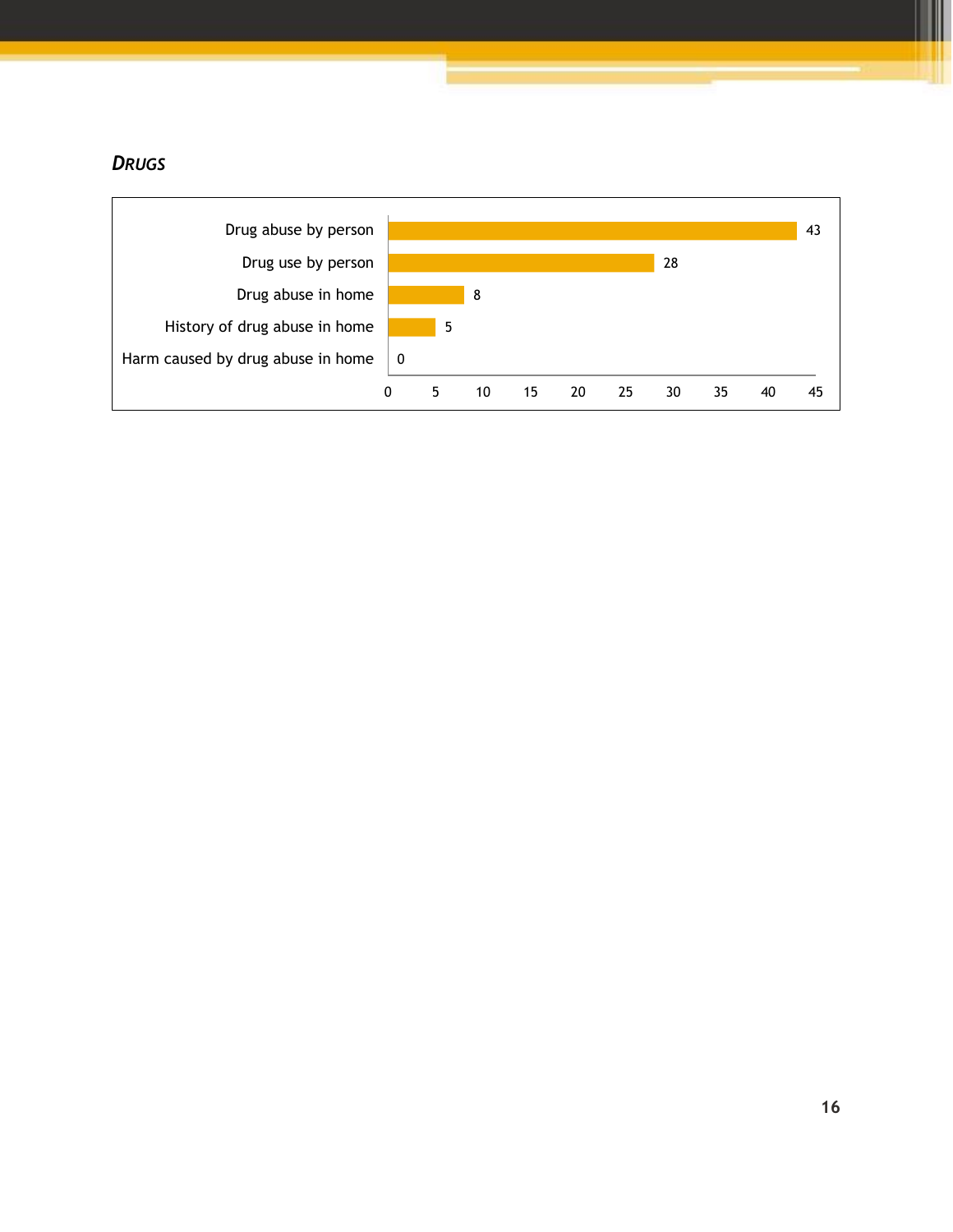# <span id="page-17-0"></span>**TOP RISK FACTORS BY AGE GROUP AND GENDER**

The following tables show the top five risk factors by age groups and by gender. The risk factors are then listed in descending order, with frequency of responses indicated as a whole number and the percentage of total responses.

|      |                       |                      |                       |        | Age Range: Child 6-11 |                                   |                                                                                             |  |  |  |  |
|------|-----------------------|----------------------|-----------------------|--------|-----------------------|-----------------------------------|---------------------------------------------------------------------------------------------|--|--|--|--|
|      |                       | Female (0)           |                       |        | <b>Male (5)</b>       |                                   |                                                                                             |  |  |  |  |
| Rank | <b>Number</b><br>(# ) | Percentage<br>$(\%)$ | <b>Risk</b><br>Factor | Rank   | <b>Number</b><br>(# ) | Percentage<br>$(\%)$              | <b>Risk Factor</b>                                                                          |  |  |  |  |
|      |                       |                      |                       | (Tied) | 3                     | 60%                               | Antisocial/Negative<br>Behaviour - person<br>exhibiting<br>antisocial/negative<br>behaviour |  |  |  |  |
|      |                       |                      |                       | (Tied) | 3                     | 60%                               | Criminal Involvement<br>- Arson                                                             |  |  |  |  |
|      |                       |                      |                       | (Tied) | 3                     | 60%                               | Mental Health - Grief                                                                       |  |  |  |  |
|      |                       |                      |                       | (Tied) | 3                     | 60%                               | Physical Violence -<br>Person perpetrator<br>of physical violence                           |  |  |  |  |
|      |                       |                      |                       |        |                       | Four risk factors tied for second |                                                                                             |  |  |  |  |

|                |   |     | Age Range: Youth 12-15                                                      |  |                 |   |     |                                                                                             |  |  |
|----------------|---|-----|-----------------------------------------------------------------------------|--|-----------------|---|-----|---------------------------------------------------------------------------------------------|--|--|
|                |   |     | Female (8)                                                                  |  | <b>Male (7)</b> |   |     |                                                                                             |  |  |
| Rank           | # | %   | <b>Risk Factor</b>                                                          |  | Rank            | # | %   | <b>Risk Factor</b>                                                                          |  |  |
|                | 6 | 75% | Drugs - Drug use by<br>person                                               |  | (Tied)          | 3 | 43% | Antisocial/Negative<br>Behaviour - person<br>exhibiting<br>antisocial/negative<br>behaviour |  |  |
| $\overline{2}$ | 5 | 63% | Negative Peers - Person<br>associating with negative<br>peers               |  | (Tied)          | 3 | 43% | Mental Health - Diagnosed<br>mental health problem                                          |  |  |
| 3              | 4 | 50% | Sexual Violence - Person<br>victim of sexual violence                       |  | (Tied)          | 3 | 43% | Parenting - Person not<br>receiving proper parenting                                        |  |  |
| 4<br>(Tied)    | 3 | 38% | Missing - Person has a<br>history of being reported<br>to police as missing |  |                 |   |     |                                                                                             |  |  |
| 4<br>(Tied)    | 3 | 38% | Missing - Runaway<br>without parents<br>knowledge                           |  |                 |   |     | Fourteen risk factors tied for second                                                       |  |  |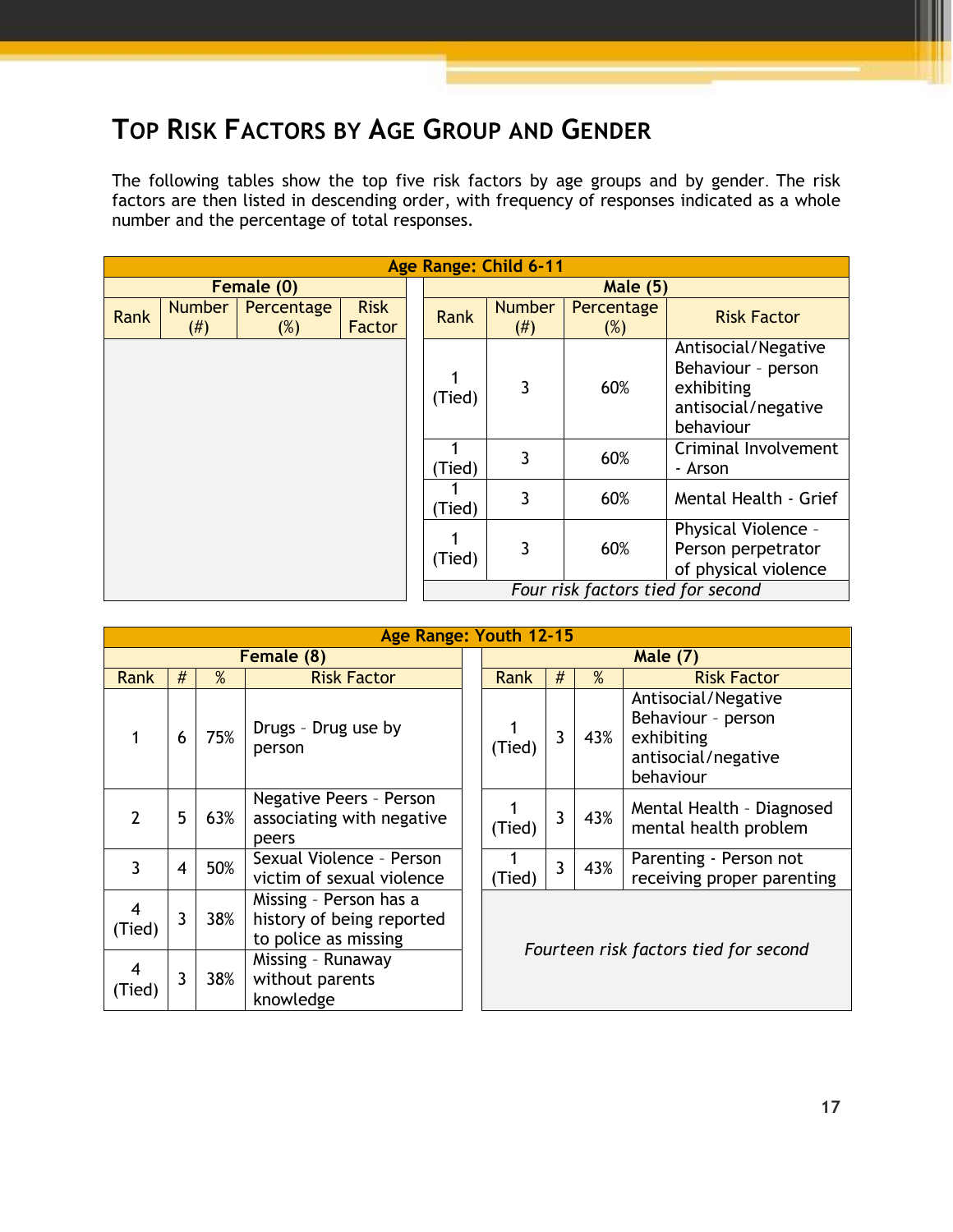|                                  |   |      | Age Range: Youth 16-17                                        |  |            |   |                                  |                                                                    |  |  |
|----------------------------------|---|------|---------------------------------------------------------------|--|------------|---|----------------------------------|--------------------------------------------------------------------|--|--|
|                                  |   |      | Female (6)                                                    |  | Male $(4)$ |   |                                  |                                                                    |  |  |
| Rank                             | # | $\%$ | <b>Risk Factor</b>                                            |  | Rank       | # | %                                | <b>Risk Factor</b>                                                 |  |  |
|                                  | 6 | 100% | Negative Peers -<br>Person associating<br>with negative peers |  |            | 4 | 100%                             | Housing - Person does<br>not have access to<br>appropriate housing |  |  |
|                                  |   |      |                                                               |  | Tied)      | 3 | 75%                              | Drugs - Drug abuse by<br>person                                    |  |  |
|                                  |   |      |                                                               |  | (Tied)     | 3 | 75%                              | Missing School - Chronic<br>absenteeism                            |  |  |
| Six risk factors tied for second |   |      |                                                               |  | (Tied)     | 3 | 75%                              | Parenting - Person not<br>receiving proper<br>parenting            |  |  |
|                                  |   |      |                                                               |  |            |   | Two risk factors tied for second |                                                                    |  |  |

|                          |             |      | Age Range: Adult 18-24                                                  |  |                                  |   |                  |                                                                    |  |  |  |
|--------------------------|-------------|------|-------------------------------------------------------------------------|--|----------------------------------|---|------------------|--------------------------------------------------------------------|--|--|--|
|                          | Female (17) |      |                                                                         |  |                                  |   | <b>Male (17)</b> |                                                                    |  |  |  |
| Rank                     | #           | $\%$ | <b>Risk Factor</b>                                                      |  | <b>Rank</b>                      | # | $\%$             | <b>Risk Factor</b>                                                 |  |  |  |
| (Tied)                   | 11          | 65%  | Drugs - drug abuse by<br>person                                         |  |                                  | 9 | 53%              | Housing - Person does not<br>have access to appropriate<br>housing |  |  |  |
| (Tied)                   | 11          | 65%  | Mental Health - grief                                                   |  | 2                                | 8 | 47%              | Drugs - Drug abuse by<br>person                                    |  |  |  |
| $\overline{2}$<br>(Tied) | 10          | 59%  | Housing - person<br>doesn't have access to<br>appropriate housing       |  | Five risk factors tied for third |   |                  |                                                                    |  |  |  |
| $\overline{2}$<br>Tied)  | 10          | 59%  | Physical health -<br>general health issue                               |  |                                  |   |                  |                                                                    |  |  |  |
| 3                        | 9           | 53%  | Poverty - person living<br>in less than adequate<br>financial situation |  |                                  |   |                  |                                                                    |  |  |  |

|                                    |   |   | Age Range: Adult 25-29 |  |             |                                    |     |                                                                                                          |
|------------------------------------|---|---|------------------------|--|-------------|------------------------------------|-----|----------------------------------------------------------------------------------------------------------|
| Female (2)                         |   |   |                        |  |             |                                    |     | Male $(5)$                                                                                               |
| Rank                               | # | % | <b>Risk Factor</b>     |  | Rank        | $\%$<br>#                          |     | <b>Risk Factor</b>                                                                                       |
|                                    |   |   |                        |  |             |                                    | 60% | Mental Health - Suspected<br>mental health problem                                                       |
| Eleven risk factors tied for first |   |   |                        |  | 1<br>(Tied) |                                    | 60% | Threat to Public Health<br>and Safety - Person's<br>behaviour is a threat to<br>public health and safety |
|                                    |   |   |                        |  |             | Seven risk factors tied for second |     |                                                                                                          |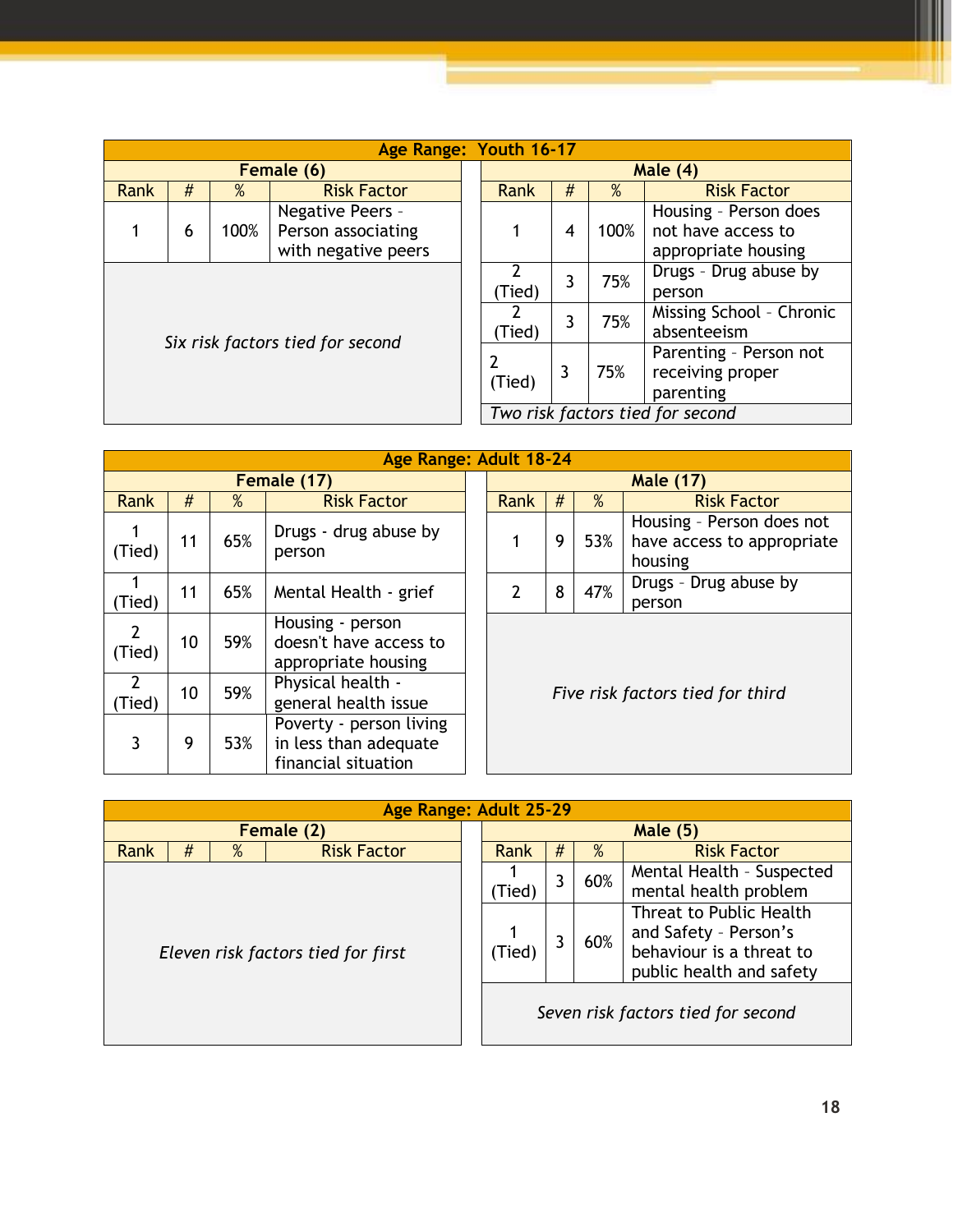|        |   |      | Age Range: Adult 30-39                                            |  |                                    |                |     |                                                                                                          |  |  |
|--------|---|------|-------------------------------------------------------------------|--|------------------------------------|----------------|-----|----------------------------------------------------------------------------------------------------------|--|--|
|        |   |      | Female (7)                                                        |  | <b>Male (6)</b>                    |                |     |                                                                                                          |  |  |
| Rank   | # | $\%$ | <b>Risk Factor</b>                                                |  | #<br>%<br>Rank                     |                |     | <b>Risk Factor</b>                                                                                       |  |  |
| (Tied) | 3 | 43%  | Housing - person<br>doesn't have access to<br>appropriate housing |  |                                    | 5              | 83% | Threat to Public Health<br>and Safety - Person's<br>behaviour is a threat to<br>public health and safety |  |  |
| (Tied) | 3 | 43%  | Mental Health -<br>diagnosed mental<br>health problem             |  | $\mathcal{P}$                      | $\overline{4}$ | 66% | Mental Health - Suspected<br>mental health problem                                                       |  |  |
| (Tied) | 3 | 43%  | Mental Health - not<br>following prescribed<br>treatment          |  | 3                                  | 3              | 50% | Drugs - Drug use by person                                                                               |  |  |
| (Tied) | 3 | 43%  | Parenting - person not<br>providing proper<br>parenting           |  | Eight risk factors tied for fourth |                |     |                                                                                                          |  |  |
|        |   |      | Eleven risk factors tied for second                               |  |                                    |                |     |                                                                                                          |  |  |

|                |                |      | Age Range: Adult 40-59                                                                      |  |                                   |                |                  |                                                                    |  |  |  |  |
|----------------|----------------|------|---------------------------------------------------------------------------------------------|--|-----------------------------------|----------------|------------------|--------------------------------------------------------------------|--|--|--|--|
|                | Female (14)    |      |                                                                                             |  |                                   |                | <b>Male (16)</b> |                                                                    |  |  |  |  |
| Rank           | $\#$           | $\%$ | <b>Risk Factor</b>                                                                          |  | Rank                              | #              | $\%$             | <b>Risk Factor</b>                                                 |  |  |  |  |
|                | 10             | 71%  | Mental Health -<br>Suspected mental<br>health problem                                       |  |                                   | $\overline{7}$ | 44%              | Criminal Involvement -<br>Threat                                   |  |  |  |  |
| $\overline{2}$ | 7              | 50%  | Antisocial/Negative<br>Behaviour - person<br>exhibiting<br>antisocial/negative<br>behaviour |  |                                   | $\overline{7}$ | 44%              | Mental Health - Suspected<br>mental health problem                 |  |  |  |  |
| 3<br>(Tied)    | 4              | 35%  | Drugs - Drug abuse by<br>person                                                             |  | $\overline{2}$                    | 6              | 38%              | Housing - Person does not<br>have access to appropriate<br>housing |  |  |  |  |
| 3<br>(Tied)    | $\overline{4}$ | 35%  | Physical Health -<br>General health issues                                                  |  | Seven risk factors tied for third |                |                  |                                                                    |  |  |  |  |
| 3<br>Tied)     | $\overline{4}$ | 35%  | Suicide - Person<br>previous suicide risk                                                   |  |                                   |                |                  |                                                                    |  |  |  |  |

║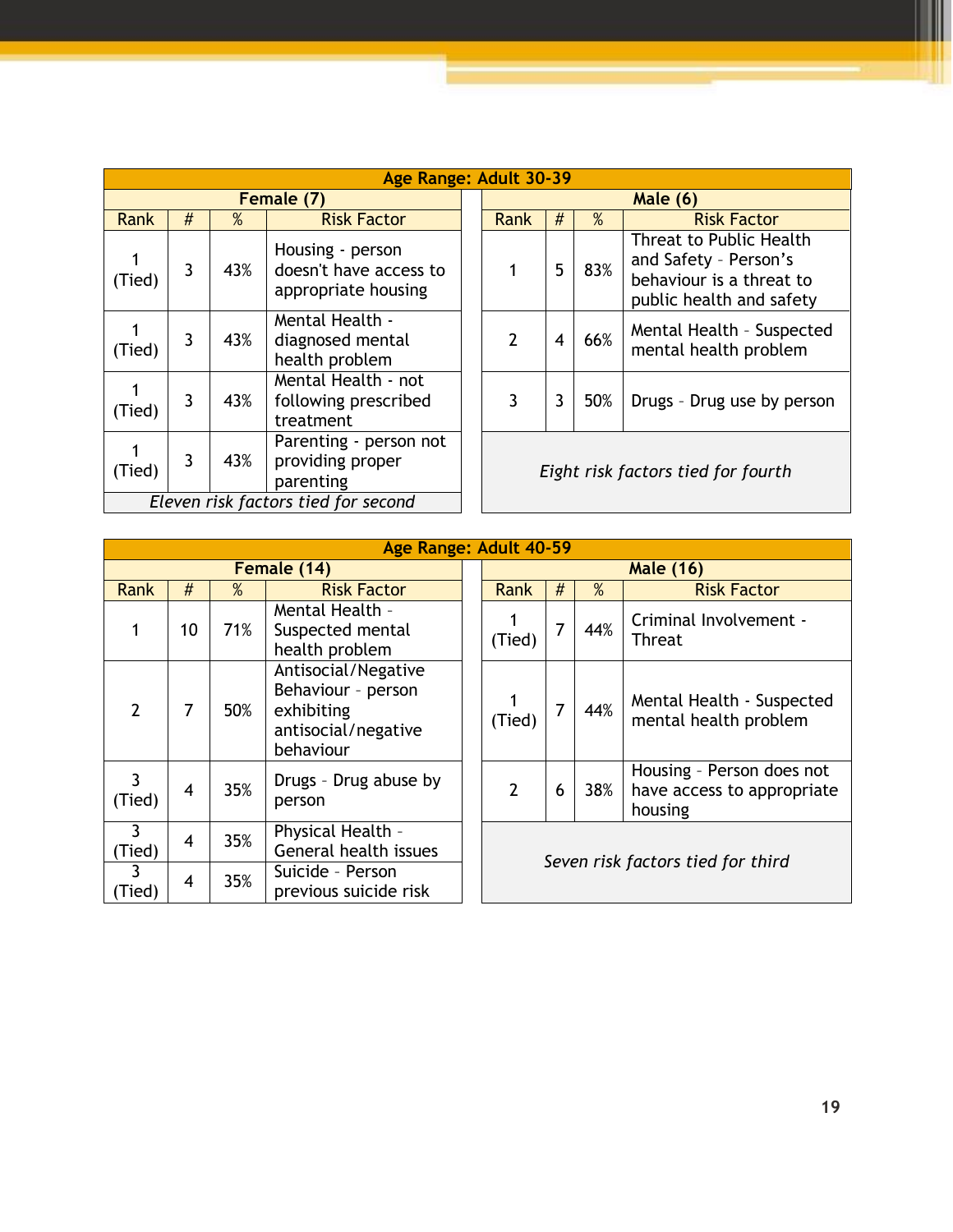|                                      |                |     | Age Range: Older Adult 60+                                |               |                |      |                                                          |
|--------------------------------------|----------------|-----|-----------------------------------------------------------|---------------|----------------|------|----------------------------------------------------------|
|                                      |                |     | Female (5)                                                |               |                |      | <b>Male (6)</b>                                          |
| Rank                                 | #              | %   | <b>Risk Factor</b>                                        | Rank          | #              | $\%$ | <b>Risk Factor</b>                                       |
| (Tied)                               | 3              | 60% | Basic Needs - Person<br>unable to meet own<br>basic needs |               | 5              | 83%  | Mental Health - sus<br>mental health prob                |
| (Tied)                               | 3              | 60% | Mental Health -<br>Diagnosed mental<br>health problem     | $\mathcal{P}$ | 4              | 67%  | <b>Basic Needs - Perso</b><br>unable to meet ow<br>needs |
| $\mathcal{P}$<br>(Tied)              | $\overline{2}$ | 40% | Mental Health - Not<br>following prescribed<br>treatment  | 3<br>(Tied)   | 3              | 50%  | <b>Criminal Involveme</b><br>threat                      |
| 2<br>(Tied)                          | $\overline{2}$ | 40% | Mental Health -<br>Suspected mental<br>health problem     | 3<br>(Tied)   | 3              | 50%  | Mental Health - gri                                      |
| Thirteen risk factors tied for third |                |     |                                                           | 3<br>(Tied)   | $\overline{3}$ | 50%  | Physical health - go<br>health issue                     |

|                | der Adult 60+  |      |                                                           |  |  |  |  |  |  |
|----------------|----------------|------|-----------------------------------------------------------|--|--|--|--|--|--|
| Male (6)       |                |      |                                                           |  |  |  |  |  |  |
| <b>Rank</b>    | #              | $\%$ | <b>Risk Factor</b>                                        |  |  |  |  |  |  |
| 1              | 5              | 83%  | Mental Health - suspected<br>mental health problem        |  |  |  |  |  |  |
| $\overline{2}$ | 4              | 67%  | Basic Needs - Person<br>unable to meet own basic<br>needs |  |  |  |  |  |  |
| 3<br>(Tied)    | 3              | 50%  | Criminal Involvement -<br>threat                          |  |  |  |  |  |  |
| 3<br>(Tied)    | $\overline{3}$ | 50%  | Mental Health - grief                                     |  |  |  |  |  |  |
| 3<br>Tied)     | 3              | 50%  | Physical health - general<br>health issue                 |  |  |  |  |  |  |

| Age Range: Older Adult 60+ |    |     |                                                                   |  |                          |    |      |                                                                                                          |
|----------------------------|----|-----|-------------------------------------------------------------------|--|--------------------------|----|------|----------------------------------------------------------------------------------------------------------|
| Female (59)                |    |     |                                                                   |  | <b>Male (64)</b>         |    |      |                                                                                                          |
| Rank                       | #  | %   | <b>Risk Factor</b>                                                |  | <b>Rank</b>              | #  | $\%$ | <b>Risk Factor</b>                                                                                       |
| (Tied)                     | 23 | 39% | Mental Health -<br>Suspected mental<br>health problem             |  |                          | 24 | 38%  | Mental Health - Suspected<br>mental health problem                                                       |
| (Tied)                     | 23 | 39% | Negative Peers -<br>Person associating<br>with negative peers     |  | (Tied)                   | 22 | 34%  | Threat to Public Health<br>and Safety - Person's<br>behaviour is a threat to<br>public health and safety |
| $\overline{2}$<br>(Tied)   | 21 | 36% | Drugs - Drug abuse by<br>person                                   |  | (Tied)                   | 21 | 33%  | Housing - Person does not<br>have access to<br>appropriate housing                                       |
| $\overline{2}$<br>(Tied)   | 21 | 36% | Housing - person<br>doesn't have access to<br>appropriate housing |  | $\overline{3}$<br>(Tied) | 21 | 33%  | Mental Health - Diagnosed<br>mental health problem                                                       |
| 3                          | 20 | 34% | Mental Health -<br>Diagnosed mental<br>health problem             |  | 3<br>(Tied)              | 20 | 31%  | Criminal Involvement -<br><b>Threat</b>                                                                  |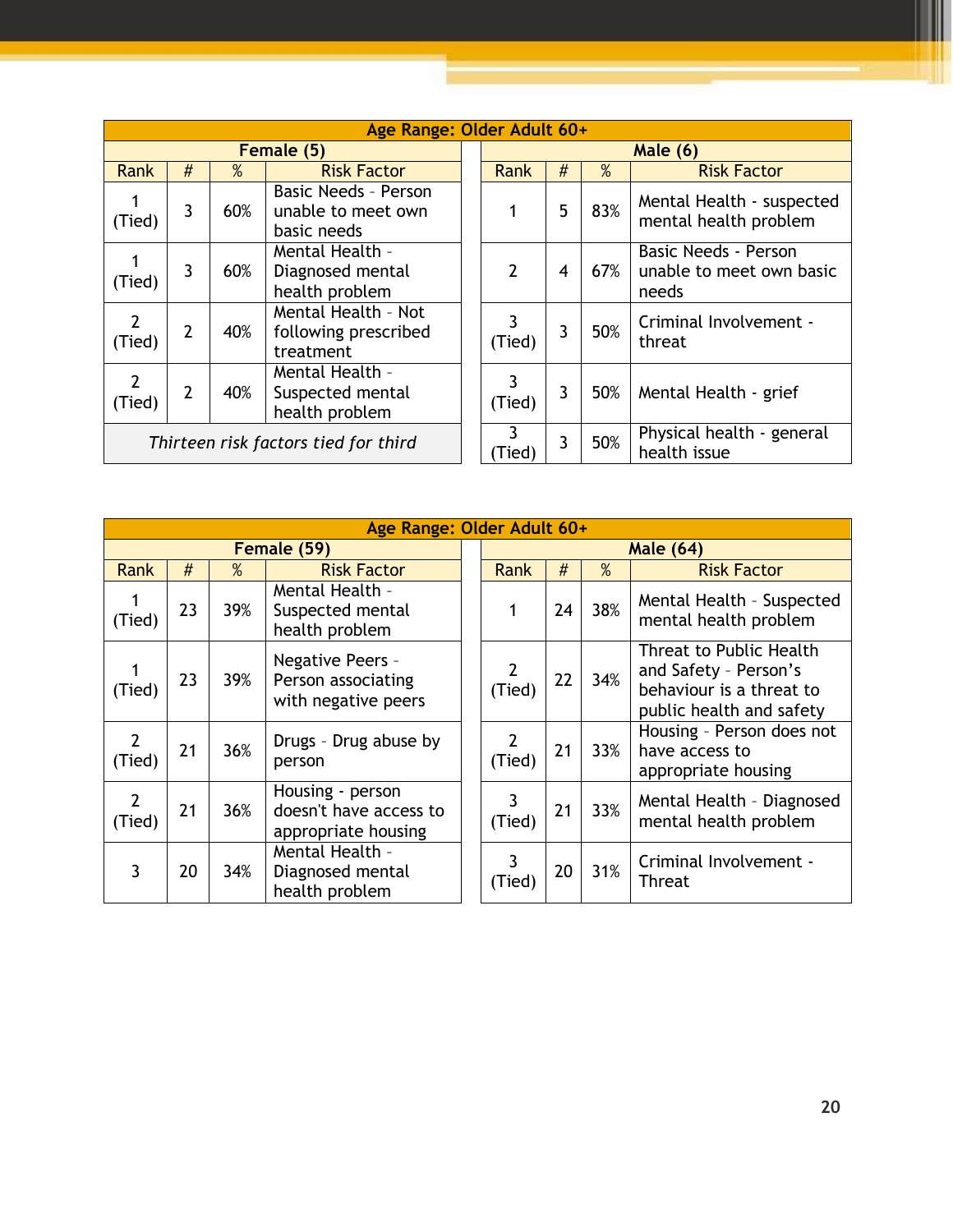# <span id="page-21-0"></span>**STUDY FLAGS**

In May 2015, study flags were added to the database (Domestic Violence, Housing at Risk, Involvement in the Sex Trade, Victim of Human Trafficking, and Social Isolation). These factors were reoccurring issues during table discussions, and identified as contributing to acutely elevated risk, but were not reflected in the predetermined Risk Factors. Table partners agreed to add them and capture additional notes to more accurately reflect issues involved with the situations. A study flag for cultural considerations was also added at this time, to reflect situations that involved newcomers, language barriers, and cultural conflicts. In October 2015, the risk factor Hoarding was added, and in November 2015, the risk factor Child Recently Apprehended was added. When White Owl Native Ancestry Association joined the table in November 2015, they became involved in situations where an individual selfidentified as First Nations (status or non-status), Metis, or Inuit Ancestry.

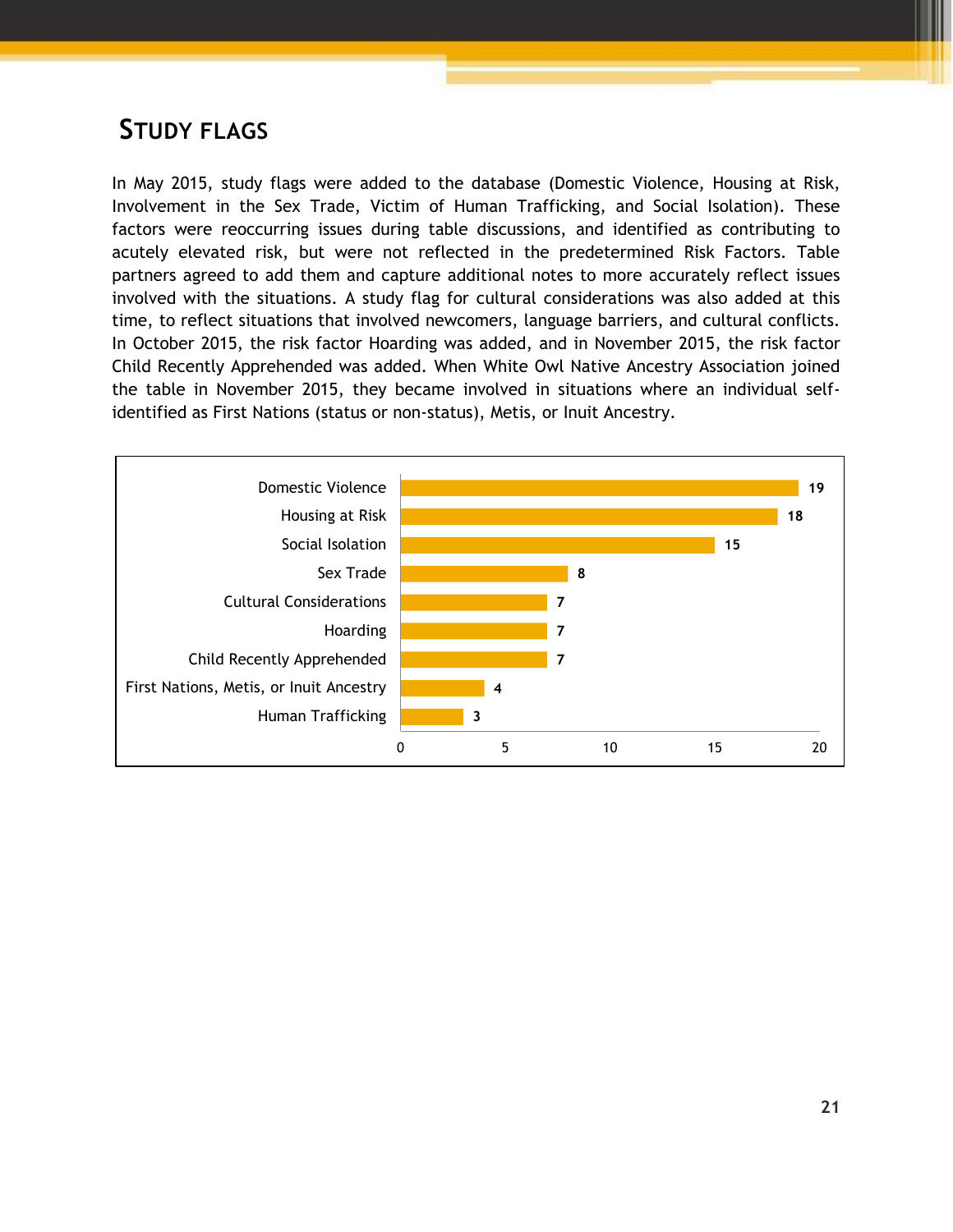# <span id="page-22-0"></span>**AGENCY PARTICIPATION**

The agency that presents the situation to the table is called the Originating Agency, and the agency that takes the lead to address the situation is called the Lead Agency. Please refer to page 8, Partner Agencies, for a list of agency names and acronyms.



### <span id="page-22-1"></span>*ORIGINATING AGENCIES*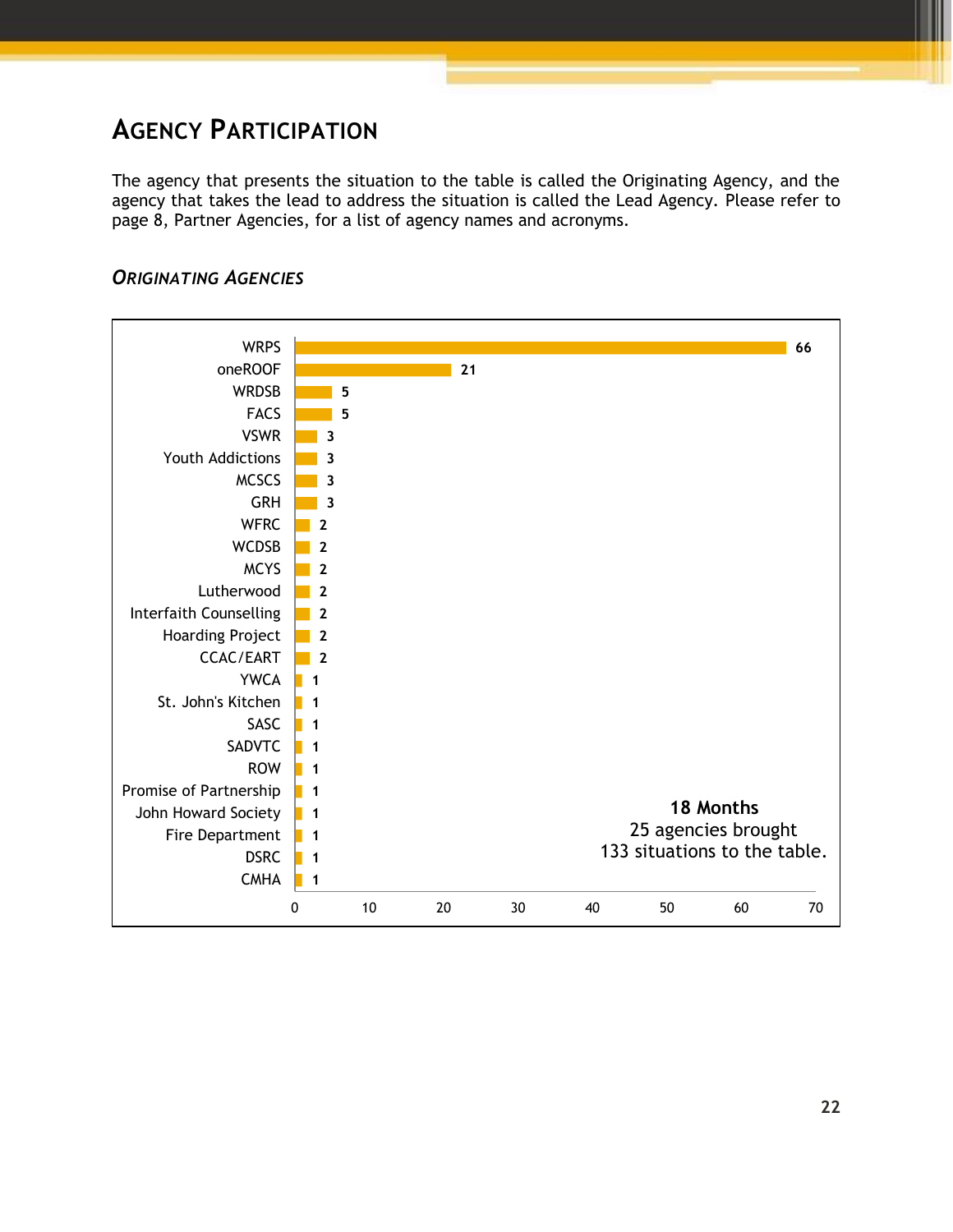## <span id="page-23-0"></span>*LEAD AGENCIES*

Each opened situation is assigned a Lead Agency, who coordinates the response to the situations. A Lead Agency may be chosen for any of the following reasons:

- The agency with expertise and resources that best match the most significant risks
- The agency with an already established positive relationship with the individual(s)
- $\bullet$  The agency who has the most information regarding the situation

Waterloo Region Police Services (WRPS) has risen from third to second in frequency of taking lead on a situation since the six month mark. Often WRPS takes the lead in situations where there has been a threat of violence and/or concerns about the possession of weapons by individuals being offered services. It has become standard practice that before a door-knock or in-person offer of assistance takes place, WRPS always verify if they are aware of any potential concerns.

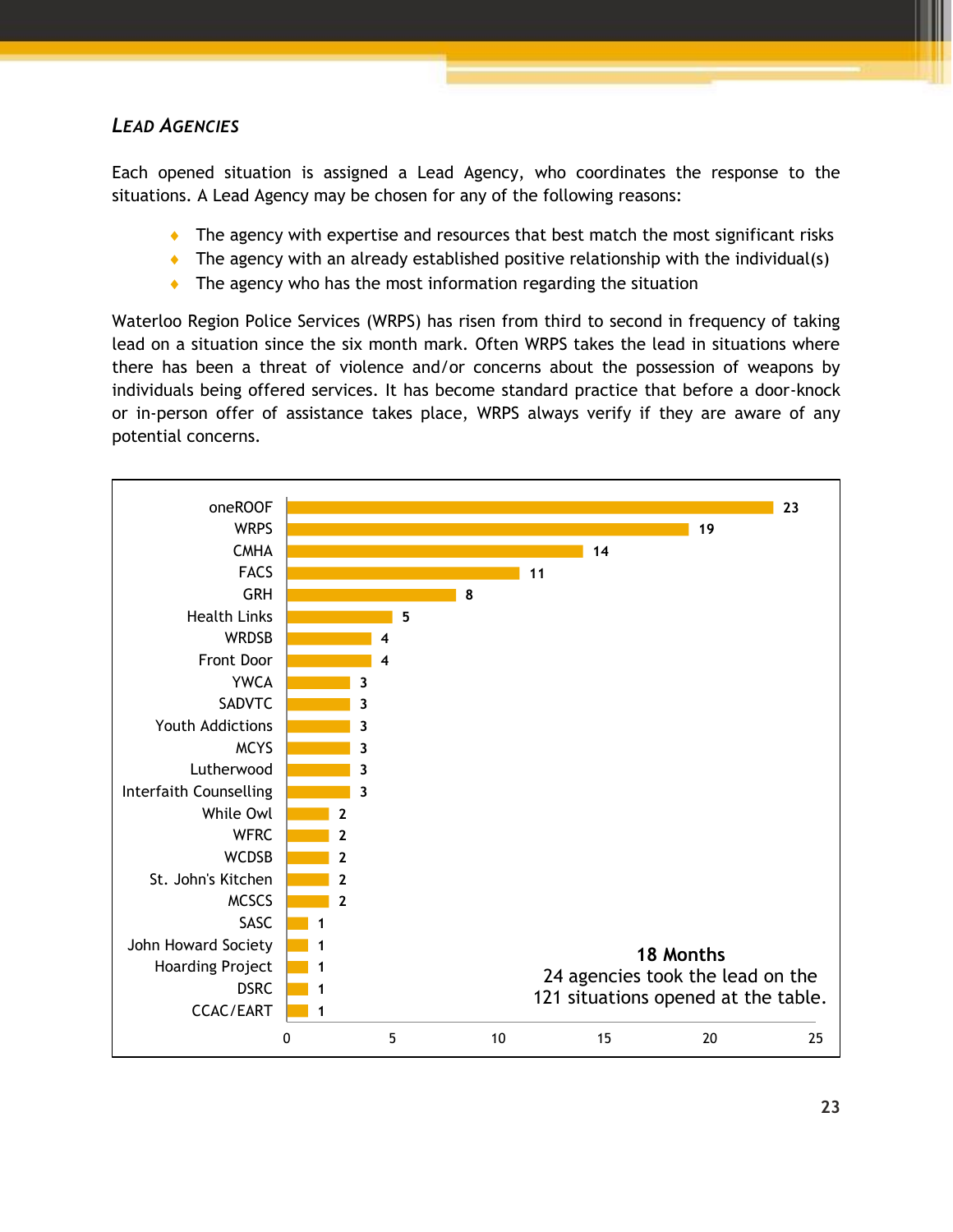#### <span id="page-24-0"></span>*ASSISTING AGENCIES*

Assisting agencies may be able to provide historical information, current information, provide access to their agency services, draw on pre-existing relationships to build support, or contribute to brainstorming outside-the-box solutions. If a situation evolves, new assisting agencies can be added or current assisting agencies can step down if their support is no longer required.